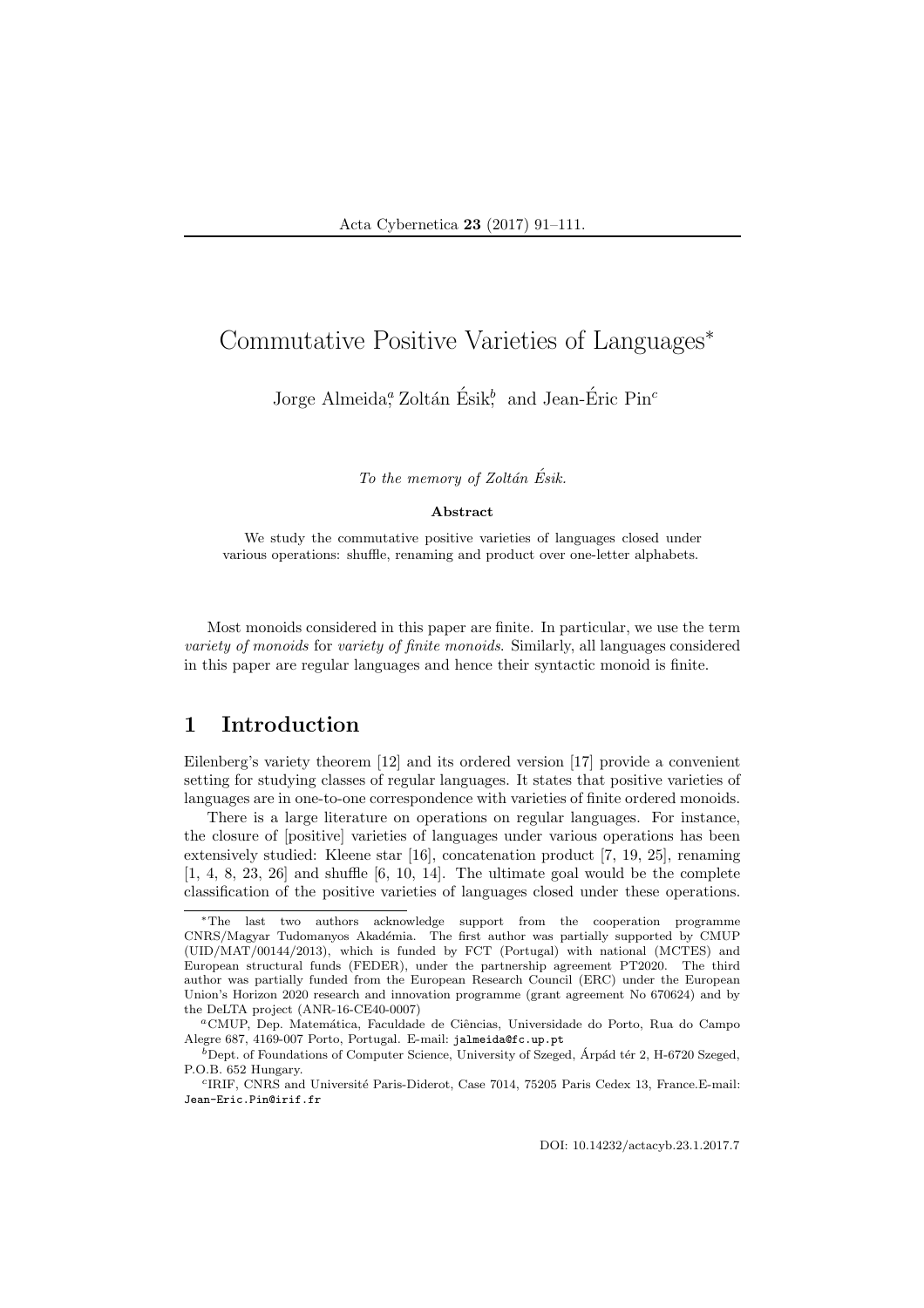The first step in this direction is to understand the commutative case, which is the goal of this paper.

We first show in Theorem 5.1 that every commutative positive ld-variety of languages is a positive variety of languages. This means that if a class of commutative languages is closed under Boolean operations and under inverses of lengthdecreasing morphisms then it is also closed under inverses of morphisms. This result has a curious application in weak arithmetic, stated in Proposition 5.4.

Next we study two operations on languages, shuffle and renaming. These two operations are closely related to the so-called power operator on monoids, which associates with each monoid the monoid of its subsets. In its ordered version, it associates with each ordered monoid the ordered monoid of its downsets. We give four equivalent conditions characterizing the commutative positive varieties of languages closed under shuffle (Proposition 6.1) or under renaming (Proposition 6.2).

In order to keep the paper self-contained, prerequisites are presented in some detail in Section 2. Inequalities form the topic of Section 3. We start with their formal definitions, describe their various interpretations and establish some of their properties. General results on renaming are given in Section 4 and more specific results on commutative varieties are proposed in Section 5, including our previously mentioned result on ld-varieties. Our characterizations of the positive varieties of languages closed under shuffle or renaming form the meat of Section 6 and are illustrated by three examples in Section 7. Finally, a few research directions are suggested in Section 8.

## 2 Prerequisites

In this section, we briefly recall the following notions: lattices and (positive) varieties of languages, syntactic ordered monoids, varieties of ordered monoids, stamps, downset monoids, free profinite monoids.

### 2.1 Languages

Let A be a finite alphabet. Let  $[u]$  be the *commutative closure* of a word u, that is, the set of words commutatively equivalent to u. For instance,  $[aab] =$  ${aab, aba, baa}.$  A language L is commutative if, for every word  $u \in L$ , [u] is contained in L.

A lattice of languages is a set  $\mathcal L$  of regular languages of  $A^*$  containing  $\emptyset$  and  $A^*$ and closed under finite union and finite intersection. It is closed under quotients if, for each  $L \in \mathcal{L}$  and  $u \in A^*$ , the languages  $u^{-1}L$  and  $Lu^{-1}$  are also in  $\mathcal{L}$ .

The *shuffle product* (or simply *shuffle*) of two languages  $L_1$  and  $L_2$  over A is the language

$$
L_1 \sqcup L_2 = \{w \in A^* \mid w = u_1v_1 \cdots u_nv_n \text{ for some words } u_1, \ldots, u_n
$$

$$
v_1, \ldots, v_n \text{ of } A^* \text{ such that } u_1 \cdots u_n \in L_1 \text{ and } v_1 \cdots v_n \in L_2\}
$$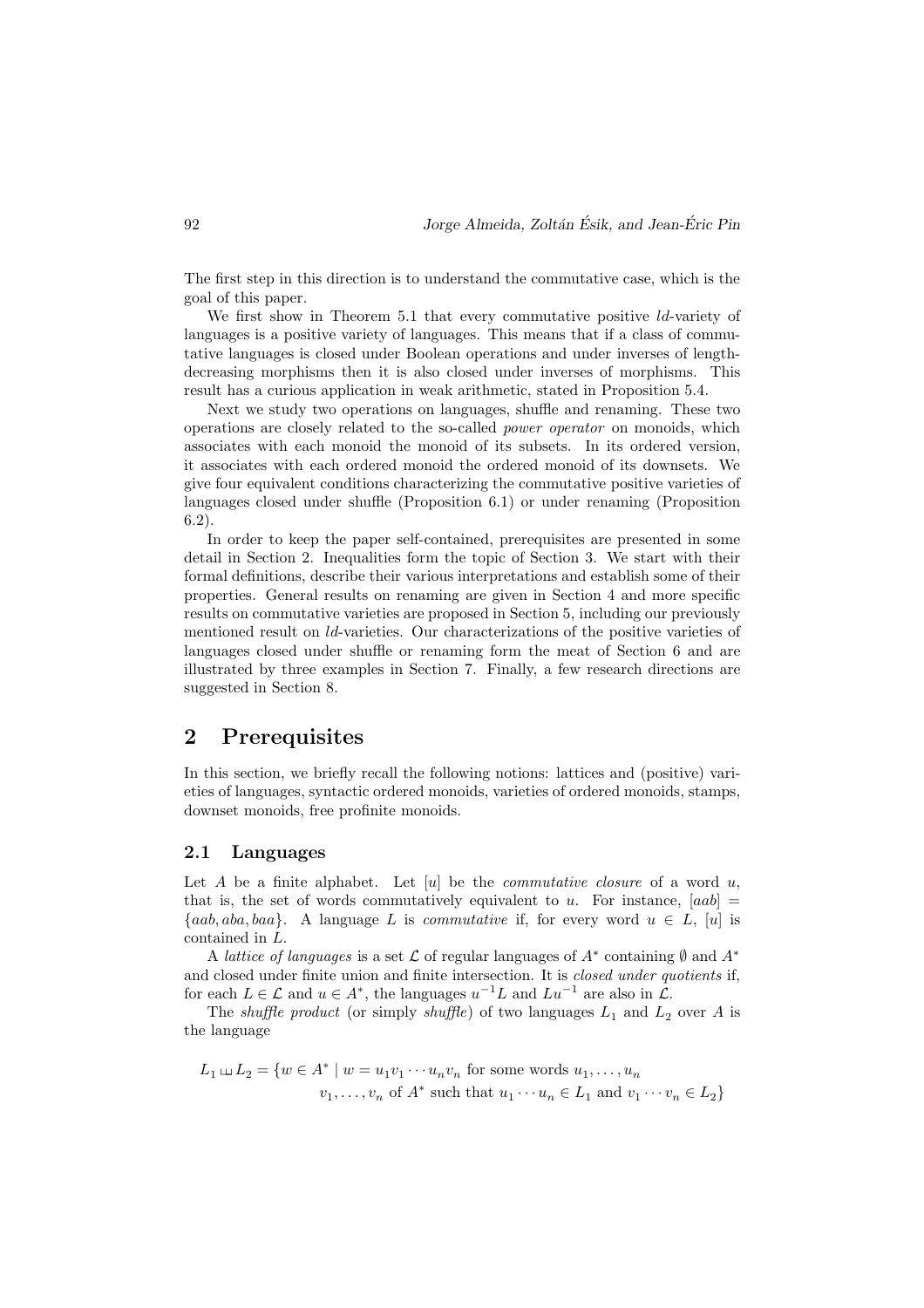The shuffle product defines a commutative and associative operation on the set of languages over A.

A renaming or length-preserving morphism is a morphism  $\varphi$  from  $A^*$  into  $B^*$ , such that, for each word u, the words u and  $\varphi(u)$  have the same length. It is equivalent to require that, for each letter a,  $\varphi(a)$  is also a letter, that is,  $\varphi(A) \subseteq B$ . Similarly, a morphism is length-decreasing if the image of each letter is either a letter or the empty word.

A class of languages is a correspondence  $\mathcal C$  which associates with each alphabet A a set  $C(A^*)$  of regular languages of  $A^*$ .

A *positive variety of languages* is a class of regular languages  $V$  such that:

- (1) for every alphabet A,  $V(A^*)$  is a lattice of languages closed under quotients,
- (2) if  $\varphi: A^* \to B^*$  is a morphism,  $L \in \mathcal{V}(B^*)$  implies  $\varphi^{-1}(L) \in \mathcal{V}(A^*)$ .

A variety of languages is a positive variety V such that each lattice  $\mathcal{V}(A^*)$  is closed under complement. We shall also use two slight variations of these notions. A positive  $ld$ -variety  $[lp\text{-}variety]$  of languages  $[13, 19]$  is a class of regular languages  $V$  satisfying (1) and

(2') if  $\varphi : A^* \to B^*$  is a length-decreasing [length-preserving] morphism, then  $L \in \mathcal{V}(B^*)$  implies  $\varphi^{-1}(L) \in \mathcal{V}(A^*)$ .

### 2.2 Syntactic ordered monoids

An ordered monoid is a monoid M equipped with a partial order  $\leq$  compatible with the product on M: for all  $x, y, z \in M$ , if  $x \leq y$  then  $zx \leq zy$  and  $xz \leq yz$ .

The ordered syntactic monoid of a language was first introduced by Schützenberger in [24, p. 10]. Let L be a language of  $A^*$ . The *syntactic preorder* of L is the relation  $\leq_L$  defined on  $A^*$  by  $u \leq_L v$  if, for every  $x, y \in A^*$ ,  $xuy \in L$  implies  $xvy \in L$ . When the language L is clear from the context, we may write  $\leq$  instead of  $\leq L$ . As is standard in preorder notation, we write  $u < v$  to mean that  $u \leq v$ holds but  $v \leq u$  does not.

For instance, let  $A = \{a\}$ . If  $L = a + a^3$ , then  $a^3 \leq_L a$ , but if  $L = a + a^3 a^*$ , then  $a \leqslant_L a^3$ .

The associated equivalence relation  $\sim_L$ , defined by  $u \sim_L v$  if  $u \leq_L v$  and  $v \leq_L u$ , is the *syntactic congruence* of L and the quotient monoid  $M(L) = A^*/{\sim_L}$  is the syntactic monoid of L. The natural morphism  $\eta: A^* \to A^*/\sim_L$  is the syntactic stamp of L. The syntactic image of L is the set  $P = \eta(L)$ .

The syntactic order  $\leq$  is defined on  $M(L)$  as follows:  $u \leq v$  if and only if for all  $x, y \in M$ ,  $xuy \in P$  implies  $xvy \in P$ . The partial order  $\leq$  is compatible with multiplication and the resulting ordered monoid  $(M, \leqslant)$  is called the *ordered* syntactic monoid of L.

**Example 2.1.** Let L be the language  $1 + a$ . The syntactic monoid of L is the commutative monoid  $\{1, a, 0\}$  satisfying  $a^2 = 0$ . The syntactic order is  $0 < a < 1$ . Indeed, one has  $a \leq 1$  since, for each  $r \geq 0$ , the condition  $a^r a \in L$  implies  $a^r \in L$ . Similarly, one has  $0 \leq a$  since, for each  $r \geq 0$ , the condition  $a^r a^2 \in L$  implies  $a^r a \in L$ . However,  $1 \nleq a$  and  $a \nleq 0$  since  $a \in L$  but  $a^2 \notin L$ .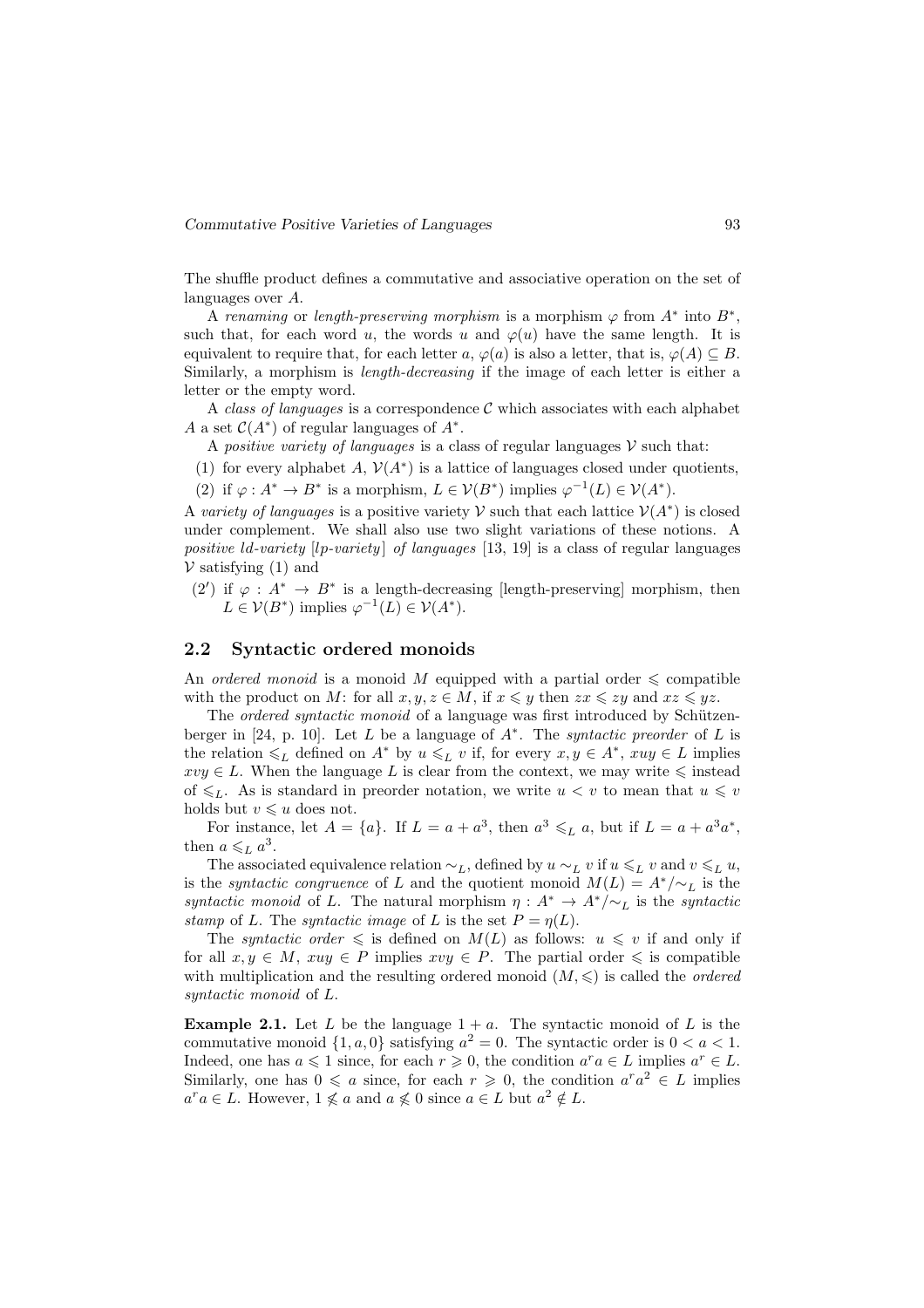**Example 2.2.** Let L be the language  $a + a^6 a^*$ . The syntactic monoid of L may be identified with the commutative monoid  $\{0, 1, \ldots, 6\}$  equipped with the operation  $xy = \min\{x + y, 6\}$ . In particular, 0 and 6 are the unique idempotents. The syntactic order is represented as follows (a path from i to j means that  $i < j$ ):



For instance, one has  $1 < 6$  since, for each  $r \geq 0$ , the condition  $aa^r \in L$  implies  $a^6a^r \in L$ . Similarly, one has  $0 < 5$  since, for each  $r \geq 0$ , the condition  $a^r \in L$ implies  $a^5a^r \in L$ . But  $1 \nless 5$  since  $a \in L$  but  $a^5 \notin L$ .

**Example 2.3.** Let L be the language  $a + (a^3 + a^4)(a^7)^*$ . Its minimal automaton is represented below.



The syntactic monoid of L is the monoid presented by  $\langle a | a^9 = a^2 \rangle$ . The syntatic order is the equality relation.

### 2.3 Stamps

Monoids and ordered monoids are used to recognise languages, but there is a slightly more restricted notion. A *stamp* is a surjective monoid morphism  $\varphi : A^* \to M$  from a finitely generated free monoid  $A^*$  onto a finite monoid M. If M is an ordered monoid,  $\varphi$  is called an *ordered stamp*.

The restricted direct product of two [ordered] stamps  $\varphi_1: A^* \to M_1$  and  $\varphi_2$ :  $A^* \to M_2$  is the stamp  $\varphi$  with domain  $A^*$  defined by  $\varphi(a) = (\varphi_1(a), \varphi_2(a))$  (see Figure 1). The image of  $\varphi$  is an [ordered] submonoid of the [ordered] monoid  $M_1 \times M_2$ .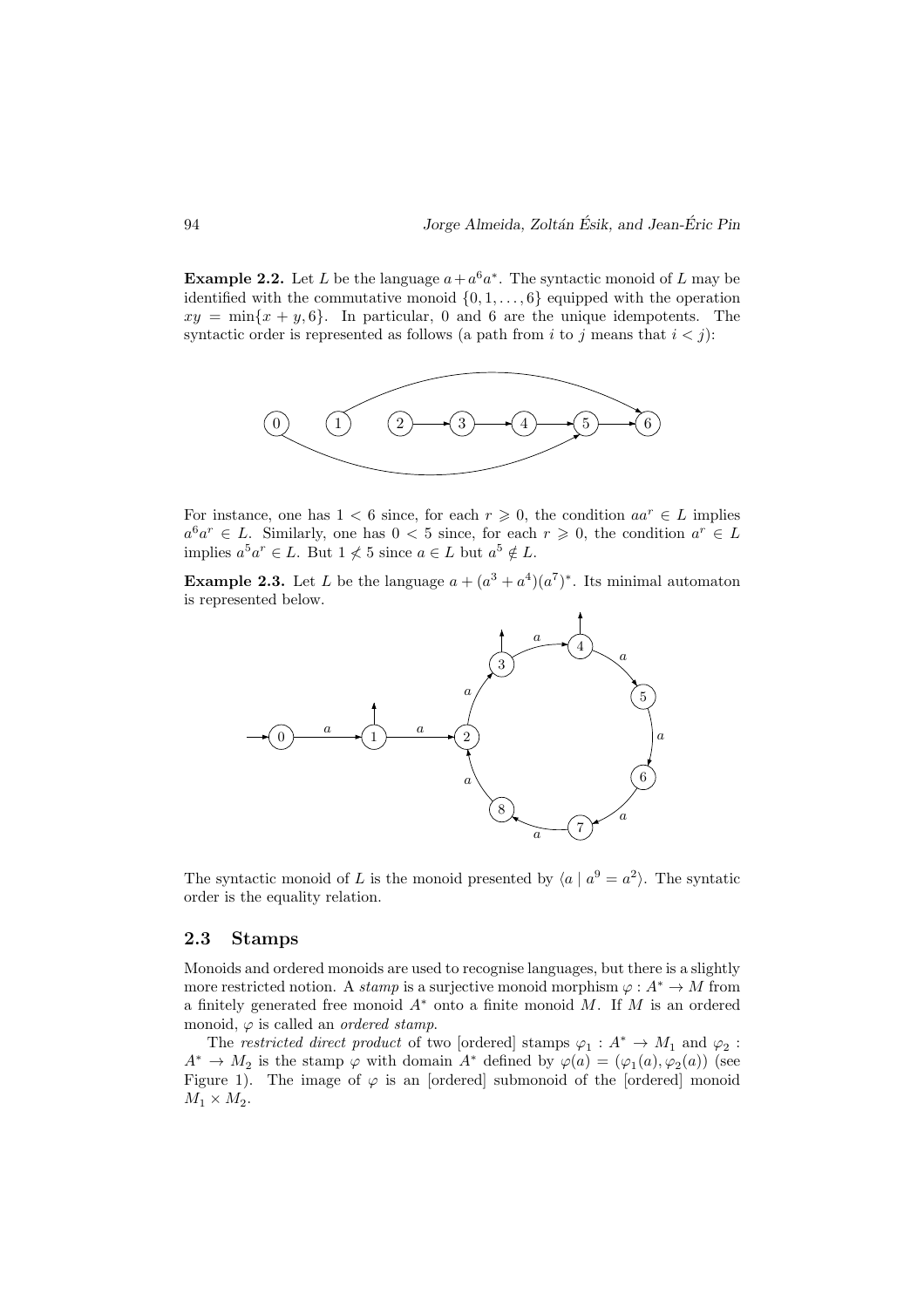Commutative Positive Varieties of Languages 95



Figure 1: The restricted direct product of two stamps.

Recall that an upset of an ordered set  $E$  is a subset  $U$  of  $E$  such that the conditions  $x \in U$  and  $x \leq y$  imply  $y \in U$ . A language L of  $A^*$  is recognised by a stamp  $\varphi: A^* \to M$  if there exists a subset P of M such that  $L = \varphi^{-1}(P)$ . It is recognised by an ordered stamp  $\varphi : A^* \to M$  if there exists an upset U of M such that  $L = \varphi^{-1}(U).$ 

It is easy to see that if two languages  $L_0$  and  $L_1$  of  $A^*$  are recognised by the [ordered] stamps  $\varphi_0$  and  $\varphi_1$ , respectively, then  $L_0 \cap L_1$  and  $L_0 \cup L_1$  are both recognised by the restricted product of  $\varphi_0$  and  $\varphi_1$ .

### 2.4 Varieties

Varieties of languages and their avatars all admit an algebraic characterization. We first describe the corresponding algebraic objects and summarize the correspondence results at the end of this section. See [18] for more details.

[Positive] varieties of languages correspond to varieties of [ordered] monoids. A variety of monoids is a class of monoids closed under taking submonoids, quotients and finite direct products. Varieties of ordered monoids are defined analogously.

The description of the algebraic objects corresponding to positive  $lp$ - and  $ld$ varieties of languages is more complex and relies on the notion of stamp defined in Section 2.3. An lp-morphism from a stamp  $\varphi : A^* \to M$  to a stamp  $\psi : B^* \to N$  is a pair  $(f, \alpha)$ , where  $f : A^* \to B^*$  is length-preserving,  $\alpha : M \to N$  is a morphism of [ordered] monoids, and  $\psi \circ f = \alpha \circ \varphi$ .



The lp-morphism  $(f, \alpha)$  is an lp-projection if f is surjective. It is an lp-inclusion if  $\alpha$  is injective.

An  $[ordered]$  lp-variety of stamps is a class of  $[ordered]$  stamps closed under  $lp\text{-}projections, lp\text{-}inclusions and finite restricted direct products. [Ordered] Id-$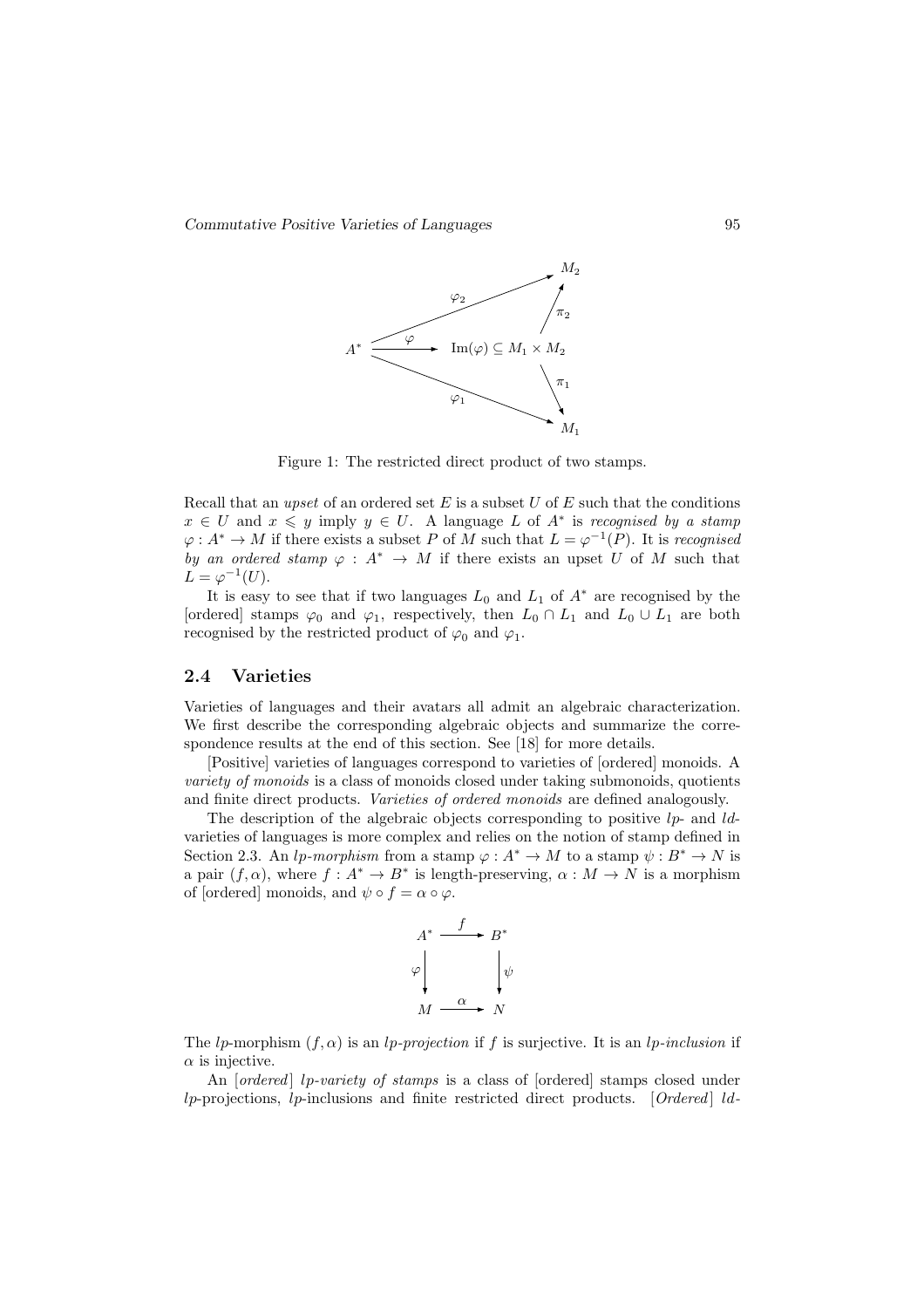varieties of stamps are defined in the same way, just by replacing  $lp$  by  $ld$  and length-preserving by length-decreasing everywhere in the definition.

Here are the announced correspondence results. Eilenberg's variety theorem [12] and its ordered counterpart [17] give a bijective correspondence between varieties of  $\alpha$  [ordered] monoids and positive varieties of languages. Let **V** be a variety of finite [ordered] monoids and, for each alphabet A, let  $V(A^*)$  be the set of all languages of  $A^*$  whose [ordered] syntactic monoid is in **V**. Then  $V$  is a [positive] variety of languages. Furthermore, the correspondence  $V \rightarrow V$  is a bijection between varieties of [ordered] monoids and [positive] varieties of languages.

There is a similar correspondence for  $lp$ -varieties of [ordered] stamps [13, 27]. Let V be an *lp*-variety of [ordered] stamps. For each alphabet A, let  $V(A^*)$  be the set of all languages of  $A^*$  whose [ordered] syntactic stamp is in V. Then V is a [positive] lp-variety of languages. Furthermore, the correspondence  $V \rightarrow V$ is a bijection between  $lp$ -varieties of [ordered] stamps and [positive]  $lp$ -varieties of languages.

Finally, there is a similar statement for *ld*-varieties of [ordered] stamps.

#### 2.5 Downset monoids

Let  $(M, \leq)$  be an ordered monoid. A *downset* of M is a subset F of M such that if  $x \in F$  and  $y \leq x$  then  $y \in F$ . The product of two downsets X and Y is the downset

$$
XY = \{z \in M \mid \text{there exist } x \in X \text{ and } y \in Y \text{ such that } z \leqslant xy\}
$$

This operation makes the set of nonempty downsets of M a monoid, denoted by  $\mathcal{P}^{\downarrow}(M)$  and called the *downset monoid* of M. Its identity element is  $\downarrow$  1. If one also considers the empty set, one gets a monoid with zero, denoted  $\mathcal{P}_0^{\downarrow}(M)$ , in which the empty set is the zero. For instance, if M is the trivial monoid,  $\mathcal{P}_0^{\downarrow}(M)$  is isomorphic to the ordered monoid  $\{0, 1\}$ , consisting of an identity 1 and a zero 0, ordered by  $0 < 1$ . This monoid will be denoted by  $U_1^{\downarrow}$ .

The monoids  $\mathcal{P}_0^{\downarrow}(M)$  and  $\mathcal{P}^{\downarrow}(M)$  are closely related. First,  $\mathcal{P}^{\downarrow}(M)$  is a submonoid of  $\mathcal{P}_0^{\downarrow}(M)$ . Secondly, as shown in [10, Proposition 5.1, p. 452],  $\mathcal{P}_0^{\downarrow}(M)$  is isomorphic to a quotient monoid of  $\mathcal{P}^{\downarrow}(M) \times U_{1}^{\downarrow}$ .

The monoids  $\mathcal{P}^{\downarrow}(M)$  and  $\mathcal{P}^{\downarrow}_{0}(M)$  are naturally ordered by inclusion, denoted by  $\leq$ . Note that  $X \leq Y$  if and only if, for each  $x \in X$ , there exists  $y \in Y$  such that  $x \leq y$ .

Given a variety of ordered monoids  $\bf{V}$ , let  $\bf{P}^{\downarrow}V$   $[\bf{P}_0^{\downarrow}V]$  denote the variety of ordered monoids generated by the monoids of the form  $\mathcal{P}^{\downarrow}(M)$   $[\mathcal{P}_0^{\downarrow}(M)]$ , where  $M \in \mathbf{V}$ . The operator  $\mathbf{P}^{\downarrow}$  was intensively studied in [4]. In particular, it is known that both  $\mathbf{P}^{\downarrow}$  and  $\mathbf{P}_0^{\downarrow}$  are idempotent operators.

The hereinabove relation between  $\mathcal{P}_0^{\downarrow}(M)$  and  $\mathcal{P}^{\downarrow}(M)$  can be extended to varieties as follows. Let  $\mathbf{S}l^{\downarrow}$  be the variety of ordered monoids generated by  $U_1^{\downarrow}$ . It is a well-known fact that  $S_l^{\downarrow} = [xy = yx, x = x^2, x \le 1]$ . Moreover, the equality

$$
\mathbf{P}_0^{\downarrow} \mathbf{V} = \mathbf{P}^{\downarrow} \mathbf{V} \vee \mathbf{S} \mathbf{l}^{\downarrow}
$$
 (1)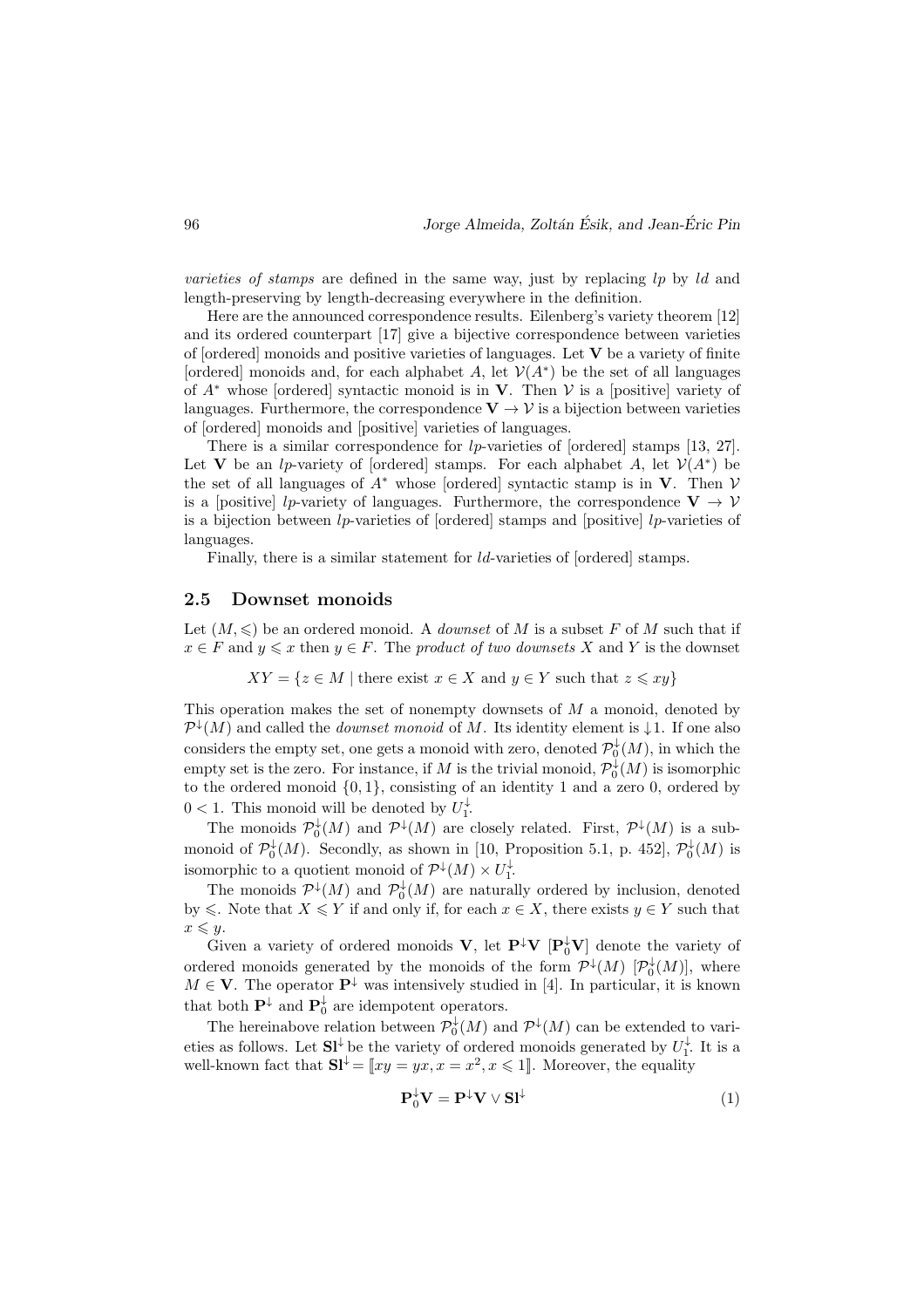holds for any variety of ordered monoids **V**.

### 2.6 Free profinite monoid

We refer the reader to [1, 2, 3, 28] for detailed information on profinite completions and we just recall here a few useful facts. Let  $d$  be the profinite metric on the free monoid  $A^*$ . We let  $\widehat{A^*}$  denote the completion of the metric space  $(A^*, d)$ . The product on  $A^*$  is uniformly continuous and hence has a unique continuous extension to  $\widehat{A^*}$ . It follows that  $\widehat{A^*}$  is a compact monoid, called the *free profinite monoid* on A. Furthermore, every stamp  $\varphi: A^* \to M$  admits a unique continuous extension  $\hat{\varphi} : \widehat{A^*} \to M$ . Similarly, every morphism  $f : A^* \to B^*$  admits a unique continuous extension  $\hat{f}: \widehat{A^*} \to \widehat{B^*}$ . In the sequel,  $\overline{L}$  denotes the closure in  $\widehat{A^*}$  of a subset L of A∗ .

The length of a word u is denoted by |u|. The length map  $u \to |u|$  defines a morphism from  $A^*$  to the additive semigroup N. If  $A = \{a\}$ , this morphism is actually an isomorphism, which maps  $a^n$  to n. In other words,  $(N, +, 0)$  is the free monoid with a single generator. We let  $\widehat{N}$  denote the profinite completion of N, which is of course isomorphic to  $\hat{a}^*$ .

This allows one to define the length |u| of an element u of  $\widehat{A^*}$  simply by extending by continuity the length map defined on A<sup>∗</sup> . The length map is actually a morphism, that is,  $|1| = 0$  and  $|uv| = |u| + |v|$  for all  $u, v \in A^*$ .

## 3 Inequalities and identities

The inequalities [equalities] occurring in this paper are of the form  $u \leq v$  [ $u = v$ ], where u and v are both in  $A^*$  for some alphabet A. In an ordered context,  $u = v$ is often viewed as a shortcut for  $u \leq v$  and  $v \leq u$ .

However, these inequalities are interpreted in several different contexts, which may confuse the reader. Let us clarify matters by giving precise definitions for each case.

### 3.1 Inequalities

**Ordered monoids.** Let  $M$  be an ordered monoid, let  $X$  be an alphabet and let  $u, v \in \overline{X^*}$ . Then M satisfies the inequality  $u \leq v$  if, for each morphism  $\psi: X^* \to M$ ,  $\psi(u) \leq \psi(v)$ .

This is the formal definition but in practice, it is easier to think of  $u$  and  $v$ as terms in which one substitutes each symbol  $x \in X$  for an element of M. For instance, M satisfies the inequality  $xy^{\omega+1} \leq x^{\omega}y$  if, for all  $x, y \in M$ ,  $xy^{\omega+1} \leq x^{\omega}y$ .

Varieties of ordered monoids. Let V be a variety of ordered monoids, let  $X$ be an alphabet and let  $u, v \in \widehat{X^*}$ . Then **V** satisfies an inequality  $u \leq v$  if each ordered monoid of  $V$  satisfies the inequality. In this context, equalities of the form  $u = v$  are often called *identities*.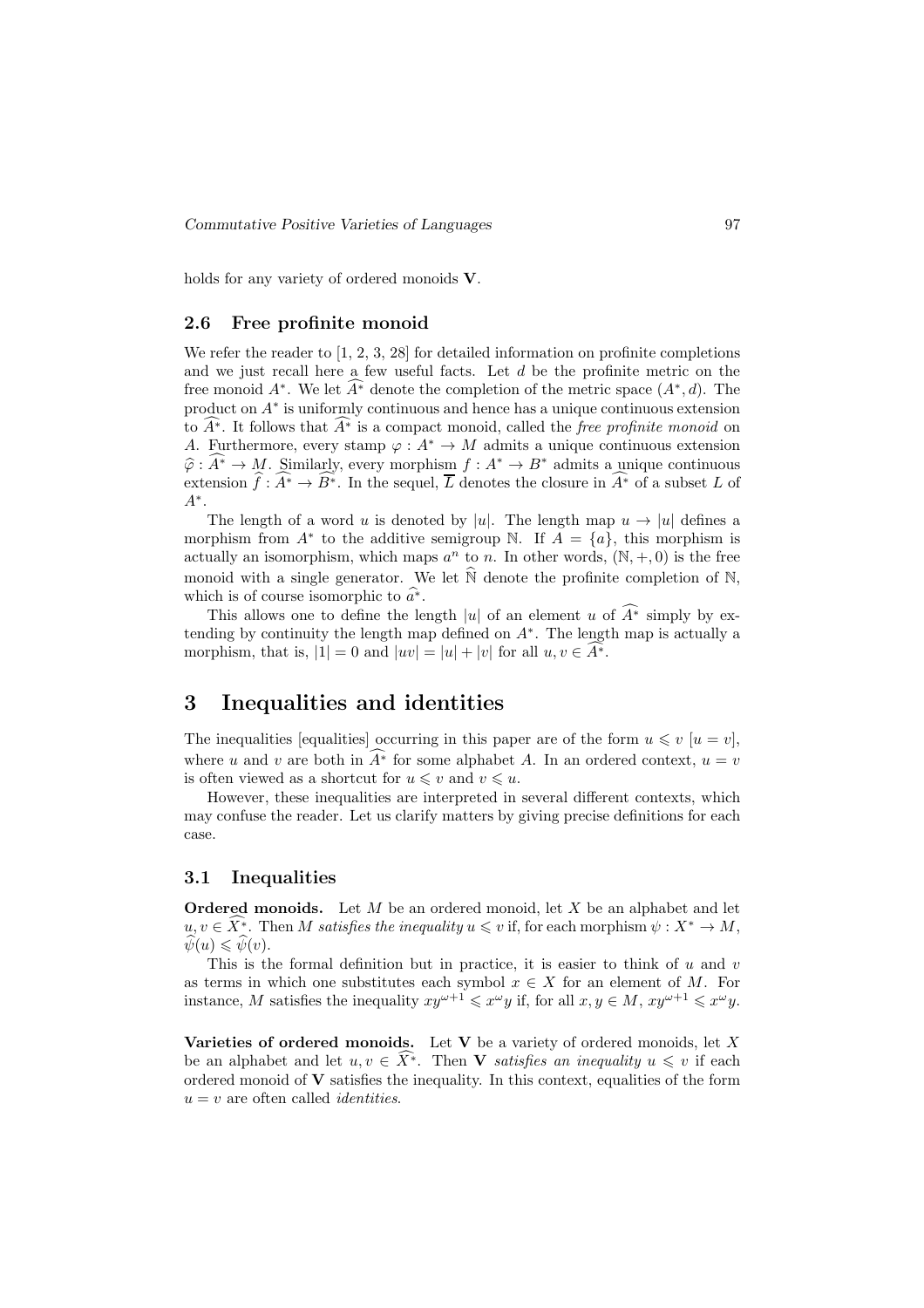It is proved in [20] that any variety of ordered monoids may be defined by a (possibly infinite) set of such inequalities. This result extends to the ordered case the classical result of Reiterman [22] and Banaschewski [5]: any variety of monoids may be defined by a (possibly infinite) set of identities.

The case of lp-varieties and ld-varieties of ordered stamps. Let V be an lpvariety [ld-variety] of ordered stamps, let X be an alphabet and let  $u, v \in \widehat{X^*}$ . Then V satisfies the inequality  $u \leq v$  if, for each stamp  $\varphi : A^* \to M$  of V and for every length-preserving [length-decreasing] morphism  $f : X^* \to A^*, \hat{\varphi}(\hat{f}(u)) \leq \hat{\varphi}(\hat{f}(v)).$ 

The difficulty is to interpret correctly  $\widehat{f}(u)$ . If f is length-preserving,  $\widehat{f}(u)$  is obtained by replacing each symbol  $x \in X$  by a letter of A. For instance, an lpvariety V satisfies the inequality  $xy^{\omega+1} \leq x^{\omega}y$  if, for each stamp  $\varphi: A^* \to M$  of V and for all letters  $a, b \in A$ ,  $\widehat{\varphi}(ab^{\omega+1}) \leq \widehat{\varphi}(a^{\omega}b)$ .

It is proved in  $[15, 19]$  that any ordered lp-variety of stamps may be defined by a (possibly infinite) set of such inequalities.

If f is length-decreasing, this is even more tricky. Then  $\hat{f}(u)$  is obtained by replacing each symbol  $x \in X$  by either a letter of A or by the empty word. For instance, an *ld*-variety **V** satisfies the inequality  $xy^{\omega+1} \leq x^{\omega}y$  if, for each stamp  $\varphi: A^* \to M$  of **V** and for all letters  $a, b \in A$ ,  $\widehat{\varphi}(ab^{\omega+1}) \leq \widehat{\varphi}(a^{\omega}b)$ ,  $\widehat{\varphi}(b^{\omega+1}) \leq \widehat{\varphi}(b)$ and  $\widehat{\varphi}(a) \leq \widehat{\varphi}(a^{\omega}).$ 

It is proved in [15, 19] that any ordered ld-variety of stamps may be defined by a (possibly infinite) set of such inequalities.

We will also need the following elementary result. Recall that a variety of [ordered] monoids is *aperiodic* if it satisfies the identity  $x^{\omega} = x^{\omega+1}$ .

**Proposition 3.1.** Let  $V$  be an aperiodic variety of ordered monoids. Then, for each  $\alpha \in \widehat{\mathbb{N}}, \mathbf{V}$  satisfies the identity  $x^{\omega} = x^{\omega} x^{\alpha}$ .

*Proof.* Let  $\alpha \in \hat{\mathbb{N}}$ . Then  $\alpha = \lim_{n\to\infty} k_n$  for some sequence  $(k_n)_{n\geqslant 0}$  of nonegative integers. Since **V** is aperiodic, it satisfies the identity  $x^{\omega+k_n} = x^{\omega}$  for all n, and hence it also satisfies the identity  $x^{\omega} x^{\alpha} = x^{\omega}$ .  $\Box$ 

## 4 Renaming

In this section, we give some general results on renaming.

Since any map may be written as the composition of an injective map with a surjective map, one gets immediately:

Lemma 4.1. A class of languages is closed under renaming if and only if it is closed under injective and surjective renamings.

The next two results give a simple description of the positive  $lp$ -varieties [ $ld$ varieties] of languages closed under injective renaming:

Proposition 4.1. The following conditions are equivalent for a positive lp-variety of languages  $V$ :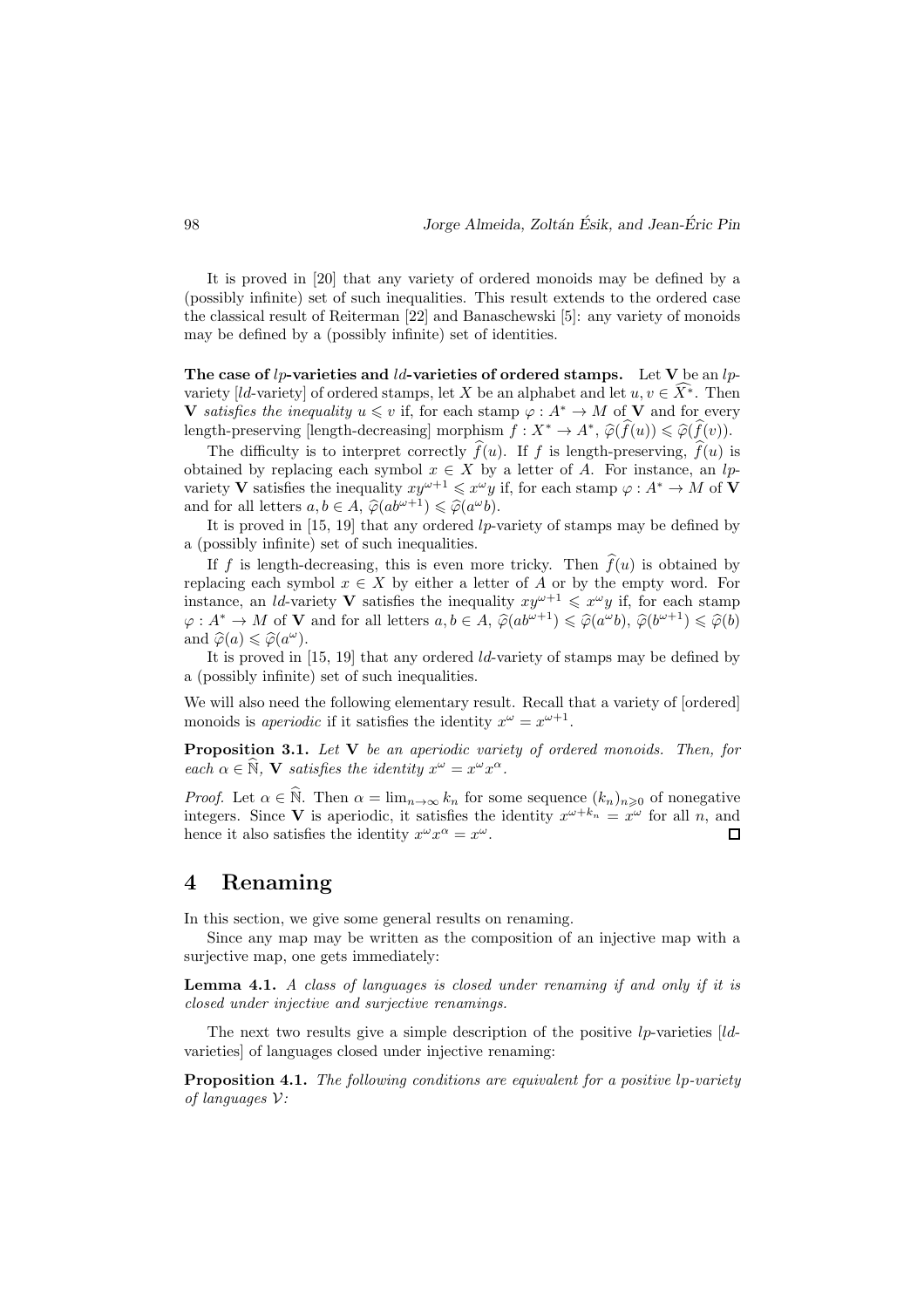Commutative Positive Varieties of Languages 99

- (1)  $V$  is closed under injective renaming,
- (2) for each alphabet A and each nonempty set  $B \subseteq A$ ,  $B^*$  belongs to  $V(A^*)$ ,
- (3) for each alphabet A and each set  $B \subseteq A$ ,  $B^*$  belongs to  $V(A^*)$ .

*Proof.* (1) implies (3). Suppose that  $V$  is closed under injective renaming. Let B be a subset of an alphabet A. Since  $B^* \in V(B^*)$  and since the embedding of  $B^*$ into  $A^*$  is an injective renaming, one also has  $B^* \in V(A^*)$ .

(3) implies (2) is trivial.

(2) implies (3). We have to show that for any alphabet  $A, \{1\} \in \mathcal{V}(A^*)$ . First assume that A has at least two elements. If  $A = B_1 \cup B_2$  is a partition of A into two disjoint nonempty sets  $B_1$  and  $B_2$ , then both  $B_1^*$  and  $B_2^*$  are in  $\mathcal{V}(A^*)$ , so that  ${1} = B_1^* \cap B_2^*$  is also in  $V(A^*)$ . Now consider a one-letter alphabet a and the two-letter alphabet  $\{a, b\}$ . The inclusion  $h : a^* \to \{a, b\}^*$  is length preserving and thus  $\{1\} = h^{-1}(\{1\})$  is in  $\mathcal{V}(a^*)$ . Finally, the result is trivial if A is empty.

(3) implies (1). Suppose that, for each alphabet A and nonempty set  $B \subseteq$ A,  $B^* \in V(A^*)$ . Let  $h : B^* \to A^*$  be an injective renaming. Then there is a renaming  $f: A^* \to B^*$  such that  $f \circ h$  is the identity function on  $B^*$ . Since for any  $L \subseteq B^*$ ,  $h(L) = f^{-1}(L) \cap (h(B))^*$ , we conclude that  $h(L) \in V(A^*)$  whenever  $L \in \mathcal{V}(B^*)$ .  $\Box$ 

**Proposition 4.2.** An *ld-variety*  $\mathcal V$  is closed under injective renaming if and only if for each one-letter alphabet a,  $\{1\}$  belongs to  $\mathcal{V}(a^*)$ .

*Proof.* Since each *ld*-variety is an *lp*-variety, Proposition 4.1 shows that  $V$  is closed under injective renaming if and only if, for each alphabet  $A$  and each subset  $B$  of A,  $B^*$  belongs to  $V(A^*)$ . In particular, if V is closed under injective renaming, then {1} belongs to  $V(a^*)$ .

Suppose now that  $V(a^*)$  contains  $\{1\}$ . Let A be any alphabet and let B be a subset of A. The morphism  $h: A^* \to a^*$  that maps each element of B to 1 and all elements of  $A \setminus B$  to a is length-decreasing. Since  $V$  is an *ld*-variety and  $\{1\}$ belongs to  $V(a^*)$ ,  $h^{-1}(\{1\})$  also belongs to  $V(a^*)$ . But  $B^* = h^{-1}(\{1\})$ , and hence  $\mathcal{V}(A^*)$  contains  $B^*$  as required.  $\Box$ 

Let V be a variety of ordered monoids and let  $\mathcal V$  be the corresponding positive variety of languages. A description of the positive variety of languages corresponding to  $\mathbf{P}^{\downarrow}\mathbf{V}$  was given by Polák [21, Theorem 4.2] and by Cano and Pin [9] and [10, Proposition 6.3]. The following stronger version<sup>1</sup> was given in [8]. For each alphabet A, let us denote by  $\Lambda V(A^*)$   $[\Lambda'V(A^*)]$  the set of all languages of  $A^*$  of the form  $\varphi(K)$ , where  $\varphi$  is a [surjective] renaming from  $B^*$  to  $A^*, B$  is an arbitrary finite alphabet, and K is a language of  $\mathcal{V}(B^*)$ .

**Theorem 4.1.** The class  $\Lambda V$   $[\Lambda'V]$  is a positive variety of languages and the corresponding variety of ordered monoids is  $\mathbf{P}_0^{\downarrow} \mathbf{V}$   $[\mathbf{P}^{\downarrow} \mathbf{V}]$ .

**Corollary 4.1.** A positive variety of languages  $V$  is closed under [surjective] renaming if and only if  $\mathbf{V} = \mathbf{P}_0^{\downarrow} \mathbf{V}$   $[\mathbf{V} = \mathbf{P}^{\downarrow} \mathbf{V}]$ .

<sup>&</sup>lt;sup>1</sup>We warn the reader that a different notation was used in [8].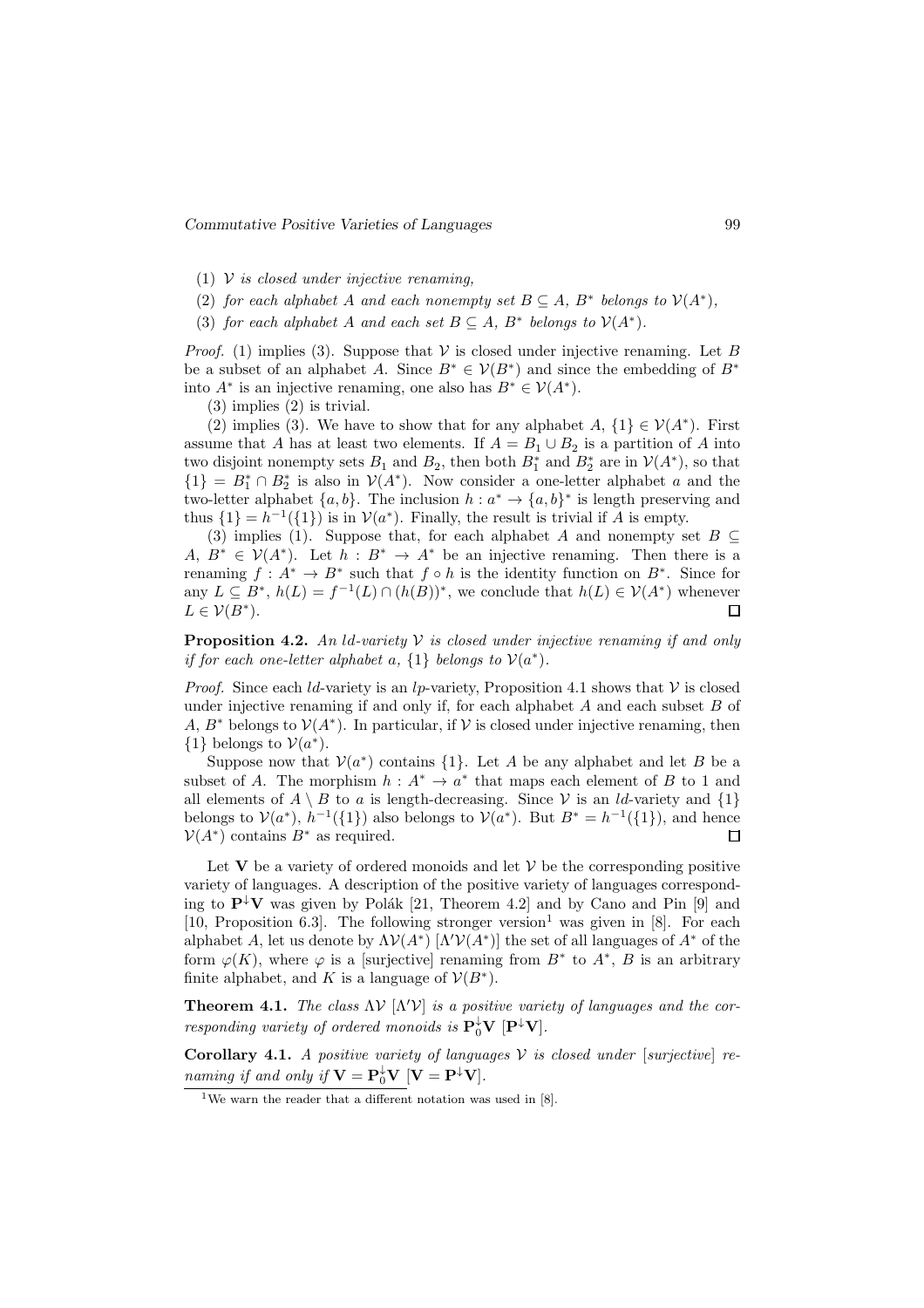## 5 Commutative varieties

A stamp  $\varphi: A^* \to M$  is said to be *commutative* if M is commutative. An *ld*-variety is *commutative* if all its stamps are commutative. A stamp  $\varphi : A^* \to M$  is called monogenic if A is a singleton alphabet.

**Proposition 5.1.** Every commutative *ld-variety of [ordered]* stamps is generated by its monogenic [ordered] stamps.

*Proof.* We first give the proof in the unordered case. Let  $V$  be a commutative ld-variety of stamps and let  $\varphi: A^* \to M$  be a stamp of **V**. For each  $a \in A$ , denote by  $M_a$  the submonoid of M generated by  $\varphi(a)$  and let  $\gamma_a: A^* \to M_a$  be the stamp defined by  $\gamma_a(a) = \varphi(a)$  and  $\gamma_a(c) = 1$  for  $c \neq a$ . Let **W** be the *ld*-variety of stamps generated by the stamps  $\gamma_a$ , for  $a \in A$ . We claim that  $\mathbf{V} = \mathbf{W}$ .

Let  $\pi_a: A^* \to A^*$  be the length-decreasing morphism defined by  $\pi_a(a) = a$  and  $\pi_a(c) = 1$  for  $c \neq a$ . Denoting by  $\iota_a$  the natural embedding from  $M_a$  into M, one gets the following commutative diagram:



Therefore  $(\pi_a, \iota_a)$  is an *ld*-inclusion and each stamp  $\gamma_a$  belongs to **V**. Thus **W**  $\subseteq$  **V**.

The restricted product  $\gamma$  of the stamps  $\gamma_a$  also belongs to W. Note that  $\gamma$ is a surjective morphism from  $A^*$  onto  $\prod_{a \in A} M_a$ . Moreover, the function  $\alpha$ :<br>  $\prod_{a \in A} M_a \to M$  which maps each family  $(m_a)_{a \in A}$  onto the product  $\prod_{a \in A} m_a$  is a  $a\in A$  M<sub>a</sub> → M which maps each family  $(m_a)_{a\in A}$  onto the product  $\prod_{a\in A} m_a$  is a surjective morphism. Since  $\alpha \circ \gamma = \varphi$ , the stamp  $\varphi$  belongs to W. Thus  $V \subset W$ . This proves the claim and the proposition.

In the ordered case, each  $M_a$  is an ordered submonoid of M and thus each  $\gamma_a$  is an ordered stamp. Since  $\iota_a$  clearly preserves the order, the same argument shows that each  $\gamma_a$  is in V and thus  $\mathbf{W} \subseteq \mathbf{V}$ . For the reverse inclusion, one basically needs to observe that  $\prod_{a \in A} M_a$  is equipped with the product order, and that the map  $\alpha$  preserves the order, since M is an ordered monoid.  $\Box$ 

A similar but simpler proof would give the following result:

**Proposition 5.2.** Every commutative variety of [ordered] monoids is generated by its monogenic [ordered] monoids.

Proposition 5.1 has an interesting consequence in terms of languages. Equivalently, a language is commutative if its syntactic monoid is commutative.

**Corollary 5.1.** Let  $V_1$  and  $V_2$  be two positive ld-varieties of commutative languages. Then  $\mathcal{V}_1 \subseteq \mathcal{V}_2$  if and only if  $\mathcal{V}_1(a^*) \subseteq \mathcal{V}_2(a^*)$ .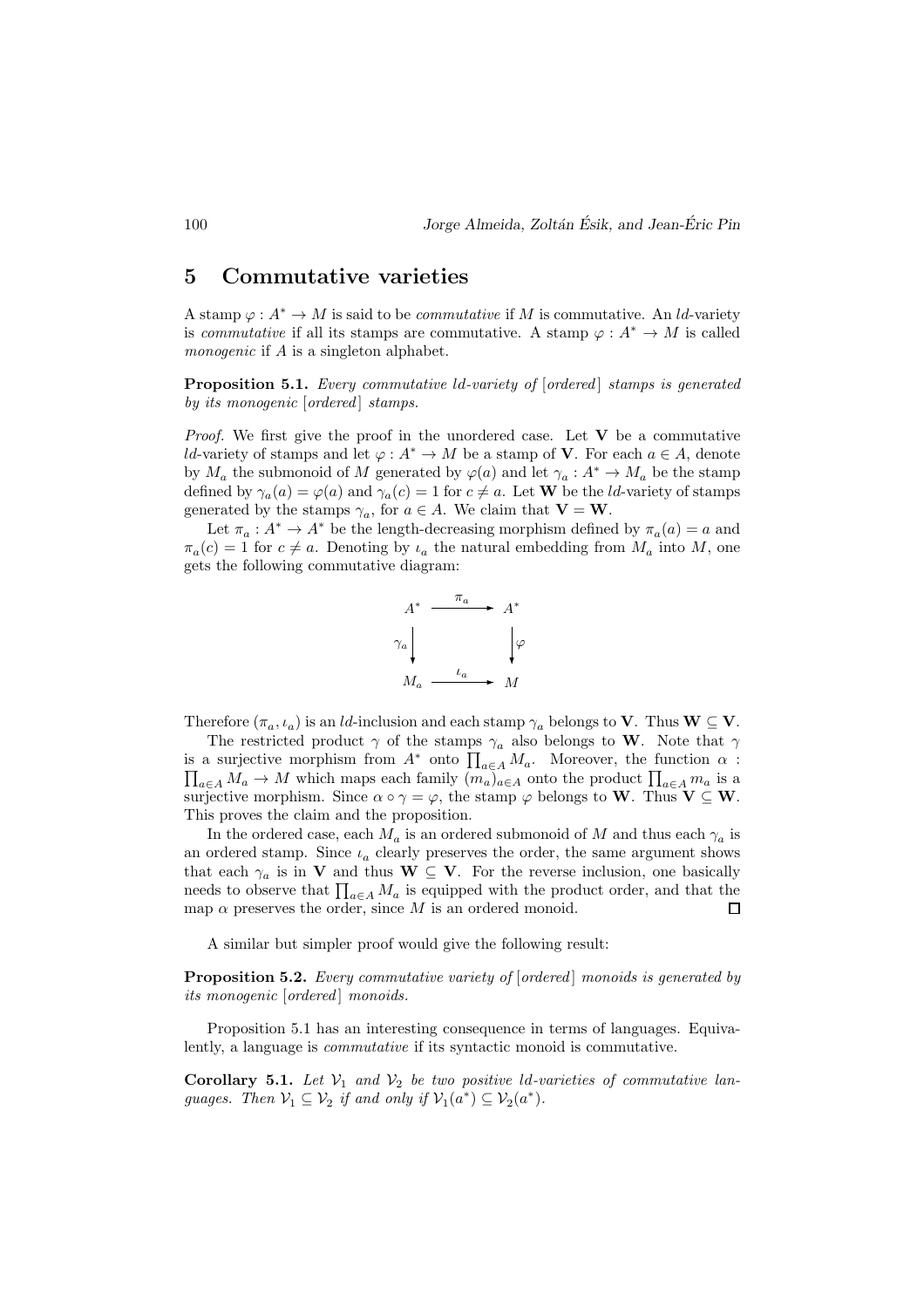Corollary 5.1 shows that a positive commutative  $ld$ -variety of languages is entirely determined by its languages on a one-letter alphabet. Here is a more explicit version of this result.

**Proposition 5.3.** Let  $V$  be a commutative positive ld-variety of languages. Then for each alphabet  $A = \{a_1, \ldots, a_k\}$ ,  $\mathcal{V}(A^*)$  consists of all finite unions of languages of the form  $L_1 \sqcup \cdots \sqcup L_k$  where, for  $1 \leq i \leq k$ ,  $L_i \in \mathcal{V}(a_i^*)$ .

*Proof.* Let  $A = \{a_1, \ldots, a_k\}$  be an alphabet. Let  $W(A^*)$  consist of all finite unions of languages of the form  $L_1 \sqcup \cdots \sqcup L_k$  where, for  $1 \leqslant i \leqslant k$ ,  $L_i \in \mathcal{V}(a_i^*)$ . Let us first prove a lemma.

**Lemma 5.1.** The class  $W$  is a commutative positive  $ld$ -variety of languages.

*Proof.* By construction, every language of W is commutative. Furthermore,  $W(A^*)$ is closed under union. To prove that  $W(A^*)$  is closed under intersection, it suffices to show that the intersection of any two languages  $L = L_1 \sqcup \cdots \sqcup L_k$  and  $L' =$  $L'_1 \sqcup \cdots \sqcup L'_k$  with  $L_i, L'_i \in \mathcal{V}(a_i^*)$  is in  $\mathcal{W}(A^*)$ . We claim that

$$
L \cap L' = (L_1 \cap L'_1) \sqcup \cdots \sqcup (L_k \cap L'_k) \tag{2}
$$

Let R be the right hand side of (2). The inclusion  $R \subseteq L \cap L'$  is clear. Moreover, if  $u \in L \cap L'$ , then  $u \in (a_1^{n_1} \sqcup \cdots \sqcup a_k^{n_k}) \cap (a_1^{n'_1} \sqcup \cdots \sqcup a_k^{n'_k})$ , with  $a_i^{n_i} \in L_i$  and  $a_i^{n'_i} \in L'_i$  for  $1 \leqslant i \leqslant k$ . This forces  $n_i = n'_i$  and hence  $u \in R$ , which proves the claim.

Let us prove that  $W(A^*)$  is closed under quotient by any word u. Setting  $n_i = |u|_{a_i}$  for  $1 \leq i \leq k$ , it suffices to observe that

$$
u^{-1}(L_1 \sqcup \cdots \sqcup L_k) = (a_1^{n_1})^{-1}L_1 \sqcup \cdots \sqcup (a_k^{n_k})^{-1}L_k
$$

Finally, let  $\alpha : B^* \to A^*$  be a length-decreasing morphism. It is proved in [6, Proposition 1.1] that

$$
\alpha^{-1}(L_1 \sqcup \cdots \sqcup L_k) = \alpha^{-1}(L_1) \sqcup \cdots \sqcup \alpha^{-1}(L_k)
$$
\n(3)

It follows that  $W$  is closed under inverses of  $ld$ -morphisms, which concludes the proof.  $\Box$ 

Let us now come back to the proof of Proposition 5.3. Since  $W$  is a commutative positive ld-variety by Lemma 5.1, it suffices to prove, by Proposition 5.1, that  $V(a^*) = W(a^*)$  for each one-letter alphabet a. But this follows from the definition of W.  $\Box$ 

Proposition 5.3 has an interesting consequence.

Theorem 5.1. Every commutative positive ld-variety of languages is a positive variety of languages.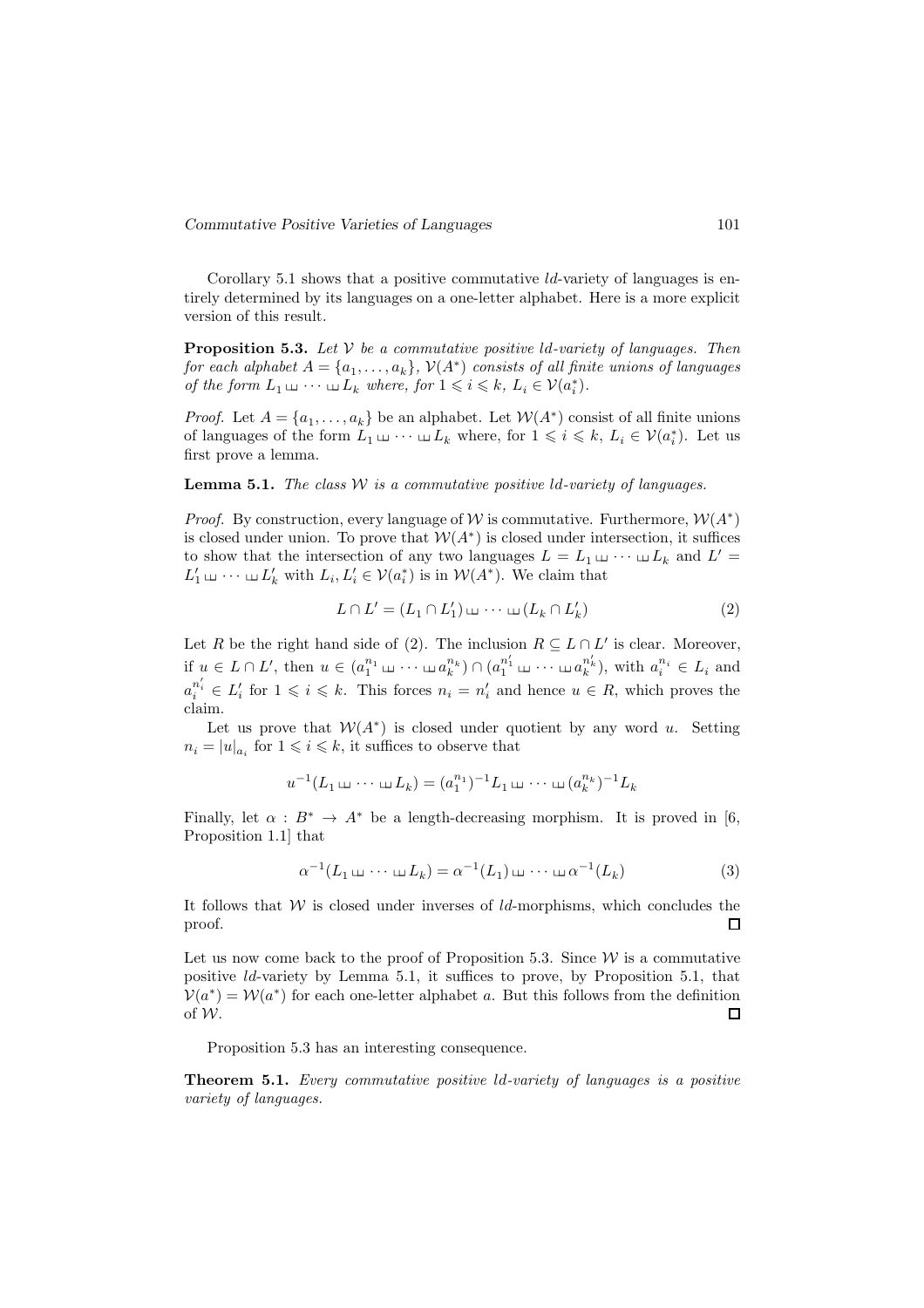*Proof.* Let  $V$  be a commutative positive *ld*-variety of languages and let  $W$  be the positive variety of languages generated by  $V$ . We claim that  $V = W$ . Since V is contained in W, Corollary 5.1 shows that it suffices to prove that  $W(a^*) \subseteq V(a^*)$ for each one-letter alphabet a. Since inverses of morphisms commute with Boolean operations and quotients, it suffices to prove that if  $\varphi : a^* \to A^*$  is a morphism and  $L \in \mathcal{V}(A^*)$ , then  $\varphi^{-1}(L) \in \mathcal{V}(a^*)$ .

Let  $\varphi(a) = a_1 \cdots a_k$ , where  $a_1, \ldots, a_k$  are letters of A. Setting  $C = \{c_1, \ldots, c_k\}$ , where  $c_1, \ldots, c_k$  are distinct letters, one may write  $\varphi$  as  $\alpha \circ \beta$  where  $\beta : a^* \to C^*$  is defined by  $\beta(a) = c_1 \cdots c_k$  and  $\alpha : C^* \to A^*$  is defined by  $\alpha(c_i) = a_i$  for  $1 \leq i \leq k$ .



Since  $\alpha$  is length-preserving, the language  $K = \alpha^{-1}(L)$  belongs to  $V(C^*)$ . It follows by Proposition 5.3 that K is a finite union of languages of the form  $L_1 \sqcup \cdots \sqcup L_k$ where, for  $1 \leq i \leq k$ ,  $L_i \in \mathcal{V}(c_i^*)$ . Let, for  $1 \leq i \leq k$ ,  $\beta_i$  be the unique length preserving morphism from  $a^*$  to  $c_i^*$ , defined by  $\beta_i(a^r) = c_i^r$ . We claim that

$$
\beta^{-1}(L_1 \sqcup \cdots \sqcup L_k) = \beta_1^{-1}(L_1) \cap \cdots \cap \beta_k^{-1}(L_k)
$$
\n(4)

Let R be the right hand side of (4). If  $a^r \in R$ , then  $\beta_i(a^r) \in L_i$ . Therefore  $c_i^r \in L_i$  and since  $\beta(a^r) = (c_1 \cdots c_k)^r$ ,  $\beta(a^r) \in L_1 \sqcup \cdots \sqcup L_k$ . Thus R is a subset of  $\beta^{-1}(L_1 \sqcup \cdots \sqcup L_k)$ .

If now  $a^r \in \beta^{-1}(L_1 \sqcup \cdots \sqcup L_k)$ , then  $\beta(a^r) \in c_1^{n_1} \sqcup \cdots \sqcup c_k^{n_k}$  with  $c^{n_i} \in L_i$  for  $1 \leq i \leq k$ . But since  $\beta(a^r) = (c_1 \cdots c_k)^r$ , one has  $n_1 = \cdots = n_k = r$  and hence  $c_i^r \in L_i$ . Therefore  $a^r \in \beta_i^{-1}(L_i)$  for all i and thus  $a^r$  belongs R. This proves (4).

Since  $L_i \in \mathcal{V}(c_i^*)$  and  $\beta_i$  is length-preserving,  $\beta_i^{-1}(L_i) \in \mathcal{V}(a^*)$ . As K is a finite union of languages of the form  $L_1 \sqcup \cdots \sqcup L_k$ , Formula (4) shows that  $\beta^{-1}(K) \in$  $\mathcal{V}(a^*)$ . Finally, since  $\varphi = \alpha \circ \beta$ , one gets  $\varphi^{-1}(L) = \beta^{-1}(\alpha^{-1}(L)) = \beta^{-1}(K)$ . Therefore  $\varphi^{-1}(L) \in \mathcal{V}(a^*)$ , which concludes the proof.

Theorem 5.1 has a curious interpretation on the set of natural numbers, mentioned in [11]. Setting, for each subset  $L$  of  $N$  and each positive integer  $k$ ,

$$
L - 1 = \{ n \in \mathbb{N} \mid n + 1 \in L \}
$$

$$
L \div k = \{ n \in \mathbb{N} \mid kn \in L \}
$$

one gets the following result:

**Proposition 5.4.** Let  $\mathcal{L}$  be a lattice of finite subsets<sup>2</sup> of N such that if  $L \in \mathcal{L}$ , then  $L-1 \in \mathcal{L}$ . Then for each positive integer k,  $L \in \mathcal{L}$  implies  $L \div k \in \mathcal{L}$ .

<sup>2</sup> It also works for a lattice of regular subsets of N.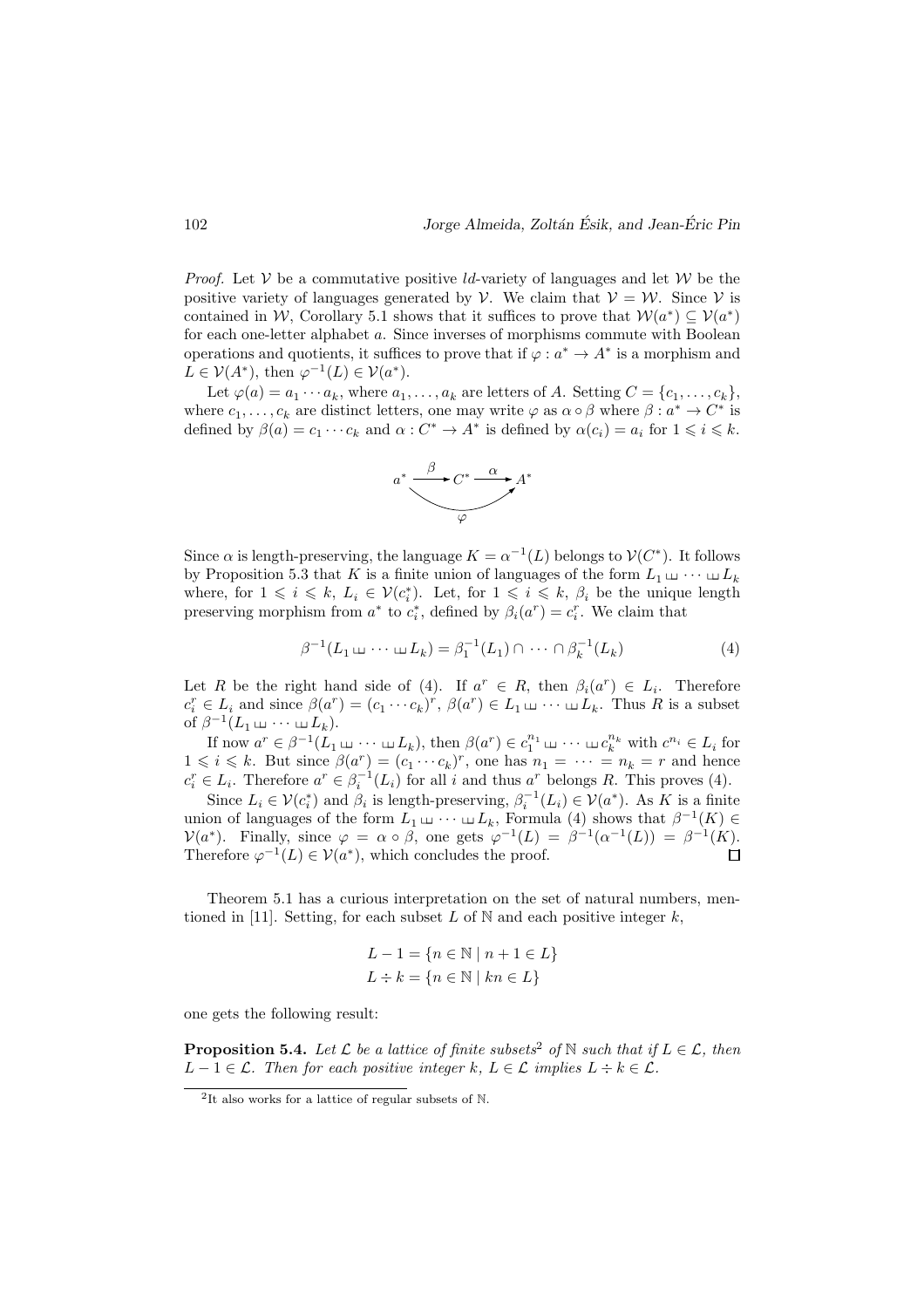## 6 Operations on commutative languages

In this section, we compare the expressive power of three operations on commutative languages: product, shuffle and renaming.

### 6.1 Shuffle

Let us say that a positive variety of languages  $V$  is *closed under product over one*letter alphabets if, for each one-letter alphabet a,  $V(a^*)$  is closed under product. Commutative positive varieties closed under shuffle may be described in various ways.

**Proposition 6.1.** Let  $V$  be a commutative positive variety of languages and let V be the corresponding variety of ordered monoids. The following conditions are equivalent:

- (1)  $V$  is closed under surjective renaming,
- (2)  $V$  is closed under shuffle product,
- (3)  $V$  is closed under product over one-letter alphabets,
- (4)  $\mathbf{V} = \mathbf{P}^{\downarrow} \mathbf{V}$ .

*Proof.* (1) implies (2). Let  $B = A \times \{0, 1\}$  and let  $\pi_0$ ,  $\pi_1$  and  $\pi$  be the three morphisms from  $B^*$  to  $A^*$  defined for all  $a \in A$  by

$$
\pi_0(a, 0) = a
$$
  $\pi_1(a, 0) = 1$   $\pi(a, 0) = a$   
\n $\pi_0(a, 1) = 1$   $\pi_1(a, 1) = a$   $\pi(a, 1) = a$ 

Let  $L_0$  and  $L_1$  be two languages of  $A^*$ . Since  $\pi$  is a surjective renaming, the formula  $L_0 \sqcup L_1 = \pi(\pi_0^{-1}(L_0) \cap \pi_1^{-1}(L_1))$  shows that every positive variety closed under surjective renaming is closed under shuffle product.

(2) implies (3) is trivial since on a one-letter alphabet, shuffle product and product are the same.

(3) implies (1). Let  $\pi : A^* \to B^*$  be a surjective renaming. For each  $b \in B$ , let  $\gamma_b : b^* \to a^*$  be the renaming which maps b onto a. Let L be a language of  $\mathcal{V}(A^*)$ . By Proposition 5.3, L is a finite union of languages of the form  $\Box_{a\in A} L_a$ where  $L_a \in \mathcal{V}(a^*)$  for each  $a \in A$ . For each  $b \in B$ , let

$$
K_b = \prod_{a \in \pi^{-1}(b)} \gamma_b^{-1}(L_a)
$$

If  $V(a^*)$  is closed under product for each one-letter alphabet a, then  $K_b$  belongs to  $V(b^*)$ . Finally, the formula  $\pi(L) = \mu_{b \in B} K_b$  shows that  $\pi(L)$  belongs to  $V(B^*)$ . Therefore  $V$  is closed under surjective renaming.

Finally, the equivalence of (1) and (4) follows from Corollary 4.1.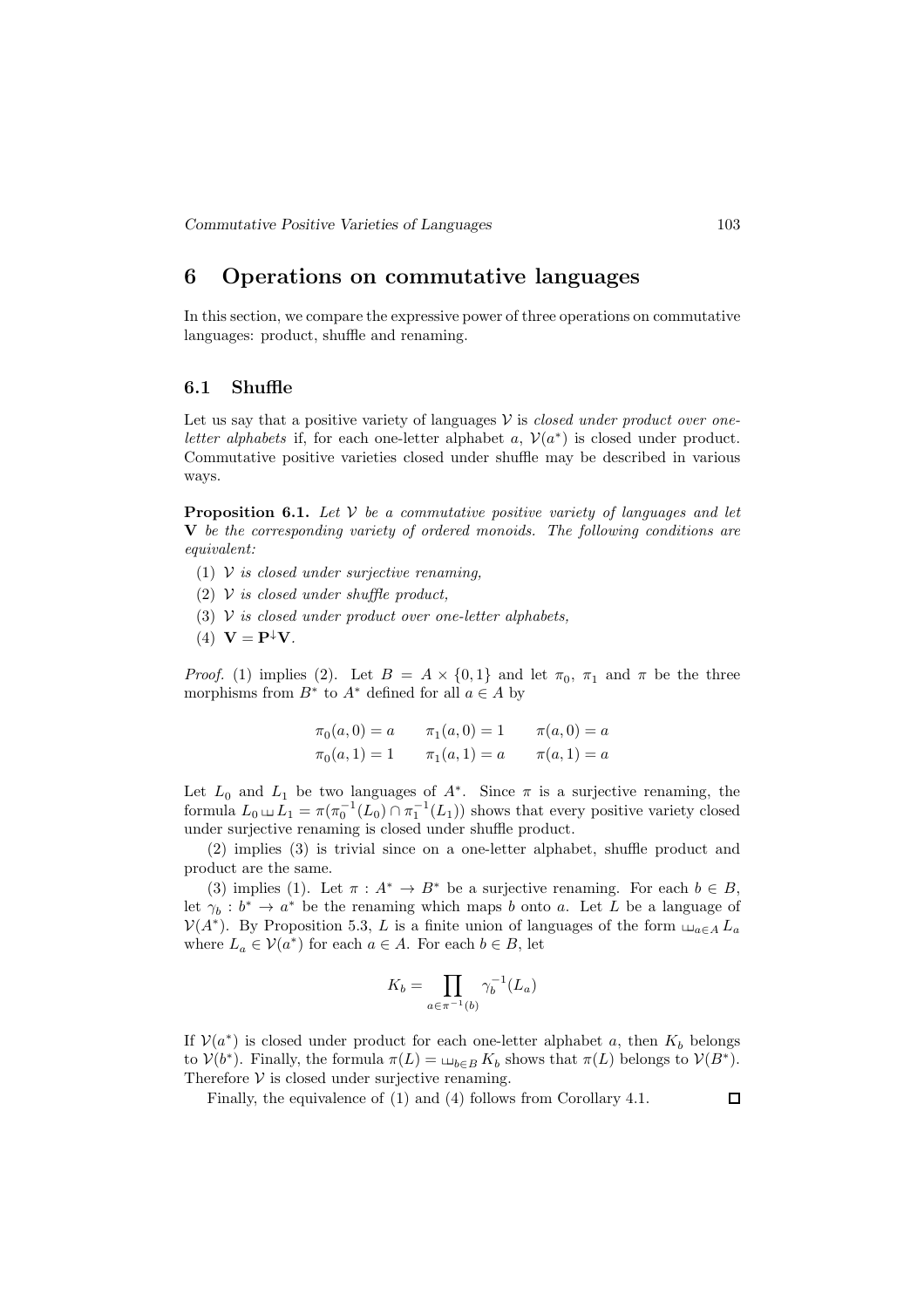$\Box$ 

### 6.2 Renaming

Let us say that a positive variety of languages contains  $\{1\}$  if, for every alphabet A,  $V(A^*)$  contains the language  $\{1\}$ . The following result is a slight variation on Proposition 6.1.

**Proposition 6.2.** Let  $V$  be a commutative positive variety of languages and let V be the corresponding variety of ordered monoids. The following conditions are equivalent:

- (1)  $\mathcal V$  is closed under renaming.
- (2) V is closed under surjective renaming and contains  $\{1\}$ ,
- (3) V is closed under shuffle product and contains  $\{1\}$ ,
- (4) V is closed under product over one-letter alphabets and contains  $\{1\}$ ,
- (5)  $\mathbf{V} = \mathbf{P}_0^{\downarrow} \mathbf{V}$ .

*Proof.* The equivalence of  $(2)$ — $(4)$  follows directly from Proposition 6.1. If  $(2)$ holds, then  $V$  is closed under injective renaming by Proposition 4.2 and hence is closed under renaming by Lemma 4.1. Thus (2) implies (1).

To show that (1) implies (2), it suffices to show that if  $V$  is closed under renaming then it contains  $\{1\}$ . Let  $A = \{a, b\}$  and let  $\pi : A^* \to A^*$  be the renaming defined by  $\pi(a) = \pi(b) = a$ . Since  $A^* \in \mathcal{V}(A^*)$  and  $\pi(A^*) = a^*$ , one has  $a^* \in \mathcal{V}(A^*)$ . A similar argument would show that  $b^* \in V(A^*)$  and thus the language  $\{1\}$ , which is the intersection of  $a^*$  and  $b^*$  also belongs to  $\mathcal{V}(A^*)$ . Consider now an alphabet B and the morphism  $\alpha$  from  $B^*$  to  $A^*$  defined by  $\alpha(c) = a$  for each  $c \in B$ . Then  $\alpha^{-1}(\{1\}) = \{1\}$  and thus V contains  $\{1\}.$ 

Finally, the equivalence of (1) and (5) follows from Corollary 4.1.

## 7 Three examples

In this section, we study the positive varieties of languages generated by the languages of Examples 2.1, 2.2 and 2.3.

### 7.1 The language  $1 + a$

Let L be the language  $1 + a$ , let M be its ordered syntactic monoid and let V be the smallest commutative positive variety such that  $V(a^*)$  contains L. Let V be the variety of finite ordered monoids corresponding to  $V$ .

Since a positive variety of languages is closed under quotients,  $V(a^*)$  contains the language  $a^{-1}L = 1$ . It follows that  $V(a^*)$  contains 4 languages:  $\emptyset$ , 1, 1 + a and a ∗ . We claim that

$$
\mathbf{V} = [x y = y x, x \leq 1 \text{ and } x^2 \leq x^3].
$$

First, the two inequalities  $x \leq 1$  and  $x^2 \leq x^3$  hold in M. Furthermore, the inequality  $x \leq 1$  implies the inequalities of the form  $x^p \leq x^q$  with  $p > q$  and the inequality  $x^2 \leq x^3$  implies all the inequalities of the form  $x^p \leq x^q$  with  $2 \leq p < q$ .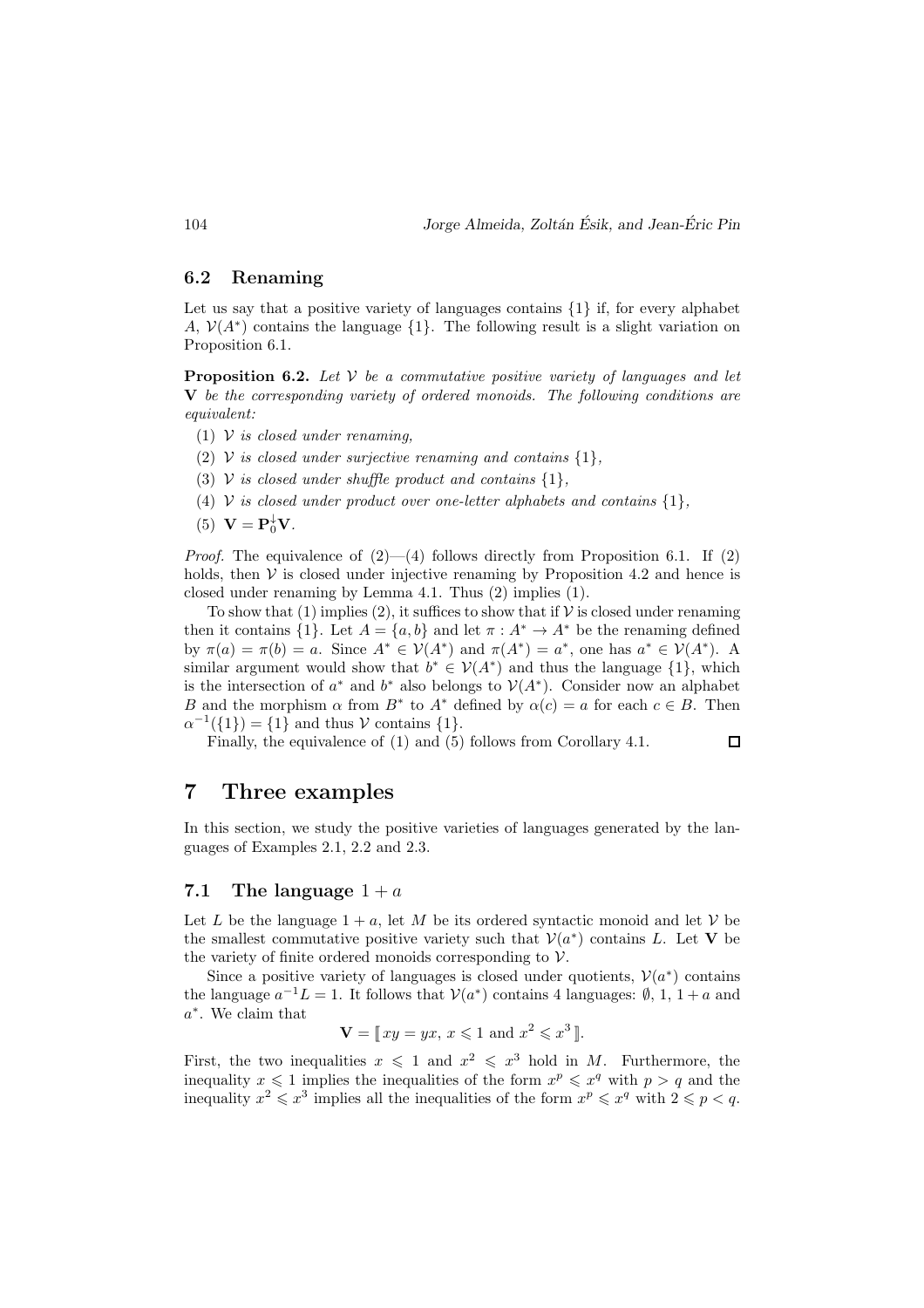The only other nontrivial inequalities that V could possibly satisfy are  $1 \leq x^q$  for  $q > 0$  or  $x \leq x^q$  for  $q > 1$ . However, M does not satisfy any of these inequalities.

Let  $V'$  be the closure of  $V$  under shuffle, or equivalently, under product over one-letter alphabets. Then  $V'(a^*)$  contains the empty language, the language  $a^*$ and all languages of the form  $(1+a)^n$  with  $n \geq 0$ . By Theorem 4.1 and Proposition 6.1,  $\mathcal{V}'$  corresponds to the variety of ordered monoids  $\mathbf{P}^{\downarrow}\mathbf{V}$ . We claim that

$$
\mathbf{P}^{\downarrow}\mathbf{V} = [x y = y x \text{ and } x \leq 1].
$$

Indeed, the ordered syntactic monoids of the languages of  $\mathcal{V}'(a^*)$  all satisfy  $xy = yx$ and  $x \leq 1$ . Conversely, if the ordered syntactic monoid of a language K of  $a^*$ satisfies  $x \leq 1$ , then  $x^n \leq K 1$  for every  $n \geq 0$ , and K is closed under taking subwords. If K is infinite, this forces  $K = a^*$ . If K is finite, it is necessarily of the form  $(1 + a)^n$  with  $n \ge 0$ . In both cases, K belongs to  $V'(a^*)$ .

Finally, let W be the variety of ordered monoids corresponding to the closure of V under renaming. Since  $U_1^{\downarrow} \in \mathbf{P}^{\downarrow} \mathbf{V}$ , Theorem 4.1 and Formula (1) show that

$$
\mathbf{W} = \mathbf{P}_{0}^{\downarrow} \mathbf{V} = \mathbf{P}^{\downarrow} \mathbf{V} \vee \mathbf{S} \mathbf{I}^{\downarrow} = \mathbf{P}^{\downarrow} \mathbf{V} = [\![xy = yx \text{ and } x \leq 1 \!]\!].
$$

# 7.2 The language  $a + a^6 a^*$

Let L be the language  $a + a^6 a^*$ , let M be its ordered syntactic monoid and let V be the smallest commutative positive variety such that  $V(a^*)$  contains L. Let V be the variety of finite ordered monoids corresponding to  $\mathcal V$ .

Since a positive variety of languages is closed under quotients,  $V(a^*)$  contains the language  $a^{-1}L = 1 + a^5a^*$  and the language  $L \cap a^{-1}L = a^6a^*$ . It also contains the quotients of this language, which are the languages  $a^j a^*$ , for  $j \leq 6$ . Taking the union with L,  $a^{-1}L$  or both, one finally concludes that  $V(a^*)$  contains 20 languages:  $\emptyset$ ,  $a^i a^*$  for  $0 \leqslant i \leqslant 6$ ,  $1 + a^i a^*$  for  $1 \leqslant i \leqslant 5$ ,  $a + a^i a^*$  for  $3 \leqslant i \leqslant 6$  and  $1 + a + a^i a^*$ for  $3 \leq i \leq 5$ .

We claim that

$$
\mathbf{V} = [xy = yx, 1 \le x^5, x^2 \le x^3, x^6 = x^7].
$$

Indeed, all defining inequalities hold in M. Since  $x^6 = x^7$ , the other possible inequalities satisfied by M are equivalent to an inequality of the form  $x^p \leq x^q$ with  $p < q \le 6$ . For  $p = 0$ , the only inequalities of this form satisfied by M are  $1 \leq x^5$  and  $1 \leq x^6$ , but  $1 \leq x^6$  is a consequence of  $1 \leq x^5$  and  $x^2 \leq x^3$  since  $1 \leq x^5 = x^3x^2 \leq x^3x^3 = x^6$ . For  $p = 1$ , the only inequality of this form satisfied by M is  $x \leq x^6$ , which is a consequence of  $1 \leq x^5$ . Finally, the inequality  $x^2 \leq x^3$ implies  $x^p \leqslant x^q$  for  $2 \leqslant p < q \leqslant 6$ .

Let  $\mathcal V'$  be the closure of  $\mathcal V$  under shuffle, or equivalently, under product over oneletter alphabets. We claim that  $\mathcal{V}'(a^*)$  consists of the empty set and the languages of the form

$$
a^n(F + a^5a^*)\tag{5}
$$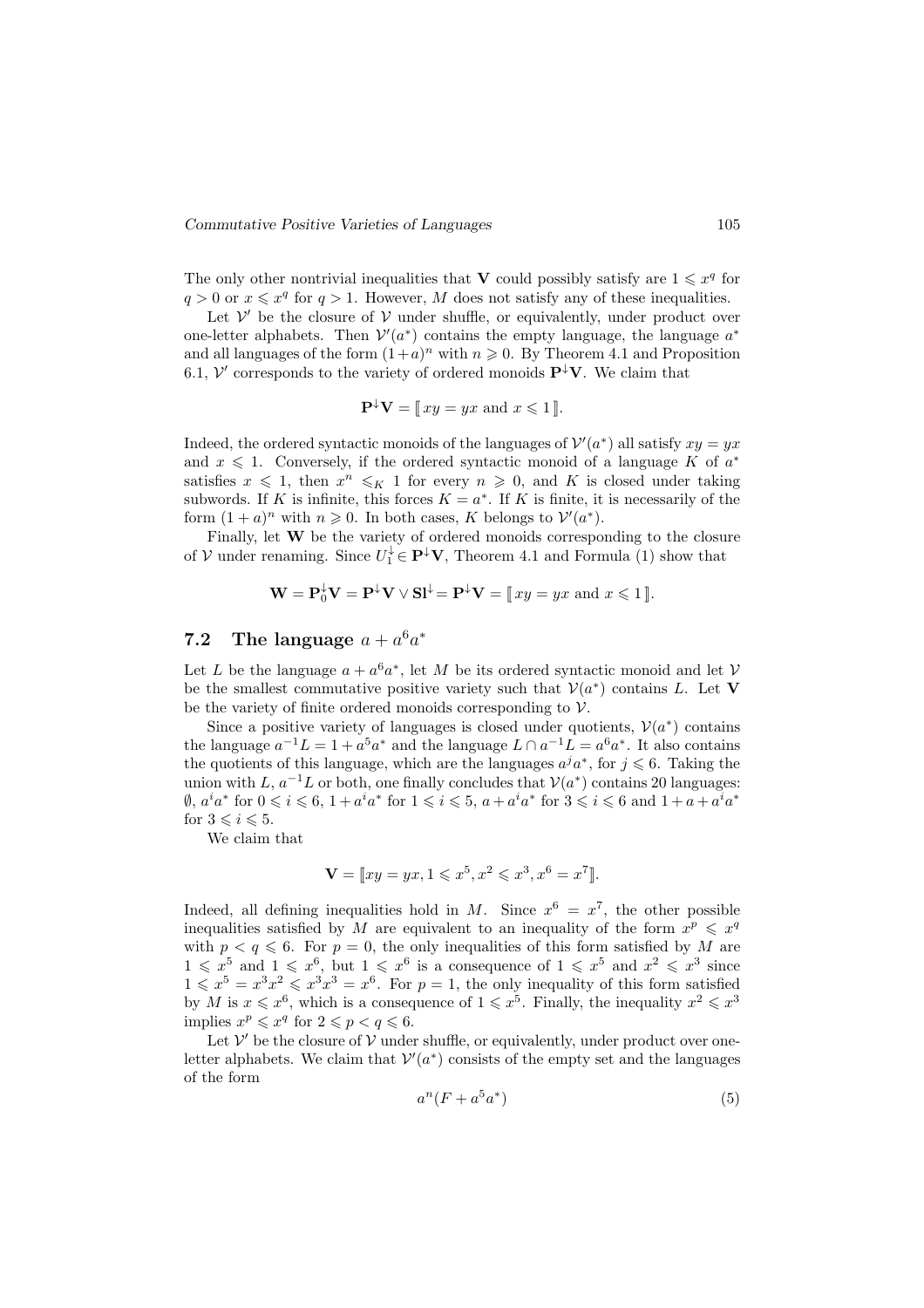where  $n \geqslant 0$  and F is a subset of  $(1+a)^4$ . First of all, the languages of the form (5) and the empty set form a lattice closed under product, since if  $0 \le n \le m$  and F and G are subsets of  $(1+a)^4$ , then

$$
a^{n}(F + a^{5}a^{*}) + a^{m}(G + a^{5}a^{*}) = a^{n}(F + a^{m-n}G + a^{5}a^{*})
$$
  

$$
a^{n}(F + a^{5}a^{*}) \cap a^{m}(G + a^{5}a^{*}) = a^{m} \Big( ((a^{m-n})^{-1}(F + a^{5}a^{*})) \cap G) + a^{5}a^{*} \Big)
$$
  

$$
a^{n}(F + a^{5}a^{*})a^{m}(G + a^{5}a^{*}) = a^{n+m}(FG + a^{5}a^{*})
$$

Since  $V'(a^*)$  is closed under finite unions, it just remains to prove that the languages of the form  $a^n(a^k + a^5a^*)$ , with  $n \ge 0$  and  $0 \le k \le 4$  all belong to  $\mathcal{V}'(a^*)$ . But since the languages  $a + a^6 a^*$  and  $1 + a^{5-k} a^*$  are in  $\mathcal{V}(a^*)$ , this follows from the formula

$$
a^{n}(a^{k} + a^{5}a^{*}) = (a + a^{6}a^{*})^{n+k}(1 + a^{5-k}a^{*})
$$

By Theorem 4.1 and Proposition 6.1,  $V'$  corresponds to the variety of ordered monoids  $\mathbf{P}^{\downarrow}\mathbf{V}$ . We claim that

$$
\mathbf{P}^{\downarrow}\mathbf{V} = [x y = y x \text{ and } 1 \leq x^n \text{ for } 5 \leq n \leq 9].
$$

Indeed, the ordered syntactic monoid of any of the languages of the form (5) satisfies all inequalities of the form  $1 \leq x^n$  for  $n \geq 5$ , but the syntactic ordered monoid of  $1 + a^2 a^*$  does not satisfy any inequality of the form  $x^p \leq x^q$  with  $p > q$ . Moreover, the only inequalities that are not an immediate consequence of an inequality of the form  $1 \leqslant x^n$  with  $5 \leqslant n \leqslant 9$  are the inequalities  $x^i \leqslant x^j$  with  $0 \leqslant j - i \leqslant 4$ . But none of these inequalities are satisfied by the ordered syntactic monoid of  $a^i(1+a^5a^*).$ 

Finally, Theorem 4.1 and Formula (1) show that the variety of ordered monoids corresponding to the closure of  $V$  under renaming is

$$
\mathbf{P}_0^{\downarrow}\mathbf{V} = \mathbf{P}^{\downarrow}\mathbf{V} \vee \mathbf{S} \mathbf{I}^{\downarrow}
$$
  
=  $\llbracket xy = yx \text{ and } 1 \leq x^n \text{ for } 5 \leq n \leq 9 \rrbracket \vee \llbracket xy = yx, x^2 = x, x \leq 1 \rrbracket.$ 

We claim that  $\mathbf{P}_0^{\downarrow} \mathbf{V} = \mathbf{W}$ , where

$$
\mathbf{W} = [x y = y x \text{ and } x \leq x^n \text{ for } 6 \leq n \leq 10].
$$

First, the inequality  $x \leq x^n$  is a consequence both of the inequality  $1 \leq x^{n-1}$  and of the equation  $x = x^2$ . It follows that  $P_0^{\downarrow} V \subseteq W$ . To establish the opposite inclusion, it suffices to establish the claim that any inequality of the form  $x^p \leq x^q$ satisfied by both  $\mathbf{P}^{\downarrow}\mathbf{V}$  and  $\mathbf{SI}^{\downarrow}$  is also satisfied by W. If  $p = 0$ , then the inequality becomes  $1 \leq x^q$  and it is not satisfied by  $S1^{\downarrow}$  since  $1 \nleq 0$  in  $U_1^{\downarrow}$ . Moreover, for  $p > 0$ , the only inequalities of the form  $x^p \leq x^q$  that are not an immediate consequence of an inequality of the form  $x \leq x^n$  with  $6 \leq n \leq 10$  are the inequalities  $x^p \leq x^q$ with  $0 \leq q - p \leq 4$ . But we already observed that the ordered syntactic monoid of  $a^p(1+a^5a^*)$  belongs to  $\mathbf{P}^{\downarrow}\mathbf{V}$  but does not satisfy any of these inequalities, which proves the claim.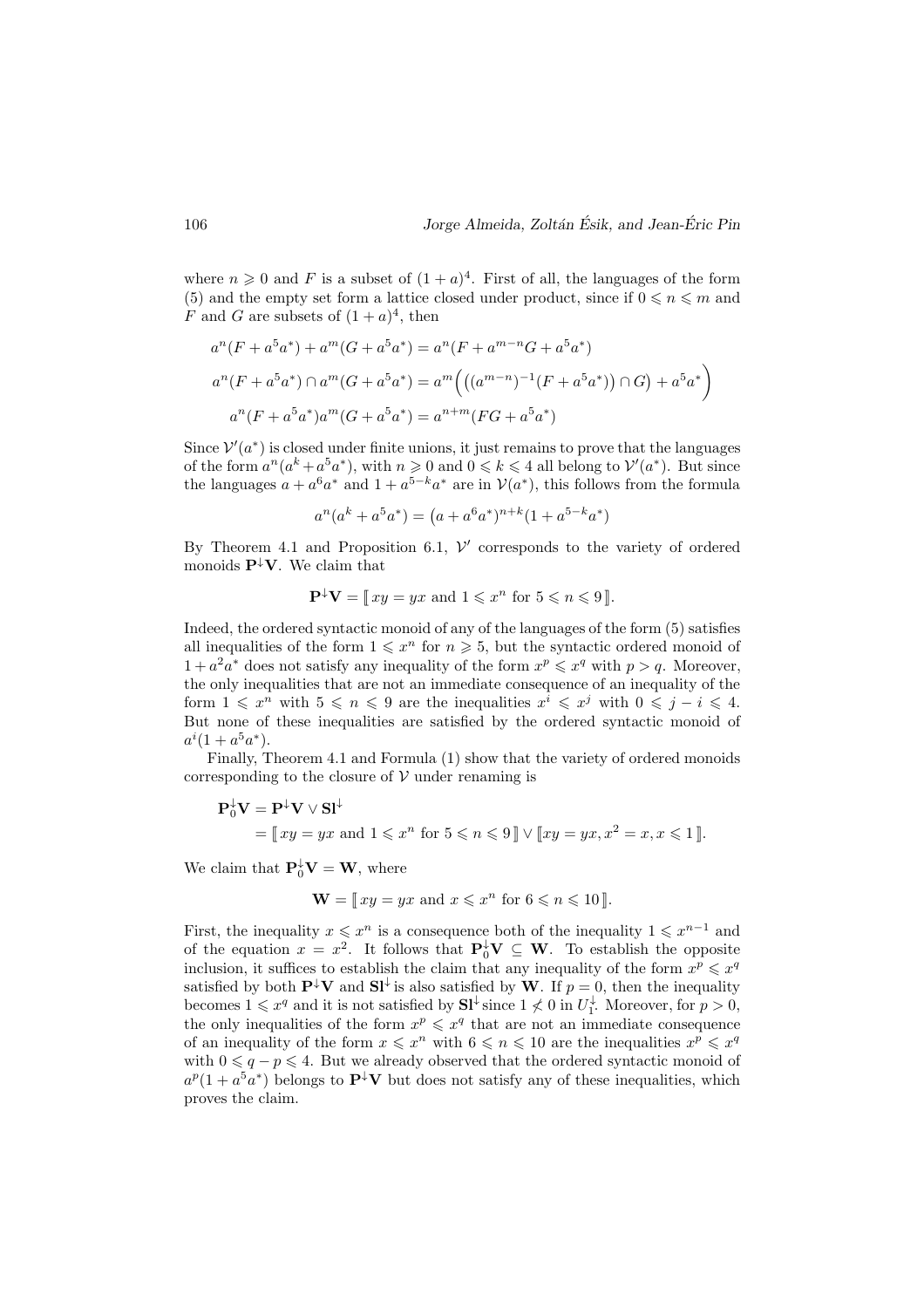Commutative Positive Varieties of Languages 107

# 7.3 The language  $a + (a^3 + a^4)(a^7)^*$

Let L be the language  $a + (a^3 + a^4)(a^7)^*$ , let M be its ordered syntactic monoid and let V be smallest commutative positive variety such that  $V(a^*)$  contains L. Let  $V$  be the variety of finite ordered monoids corresponding to  $V$ . One has

$$
(a)^{-1}L = 1 + (a^2 + a^3)(a^7)^*
$$
  
\n
$$
(a^3)^{-1}L = (1 + a)(a^7)^*
$$
  
\n
$$
(a^5)^{-1}L = (a^5 + a^6)(a^7)^*
$$
  
\n
$$
(a^7)^{-1}L = (a^5 + a^4)(a^7)^*
$$
  
\n
$$
(a^8)^{-1}L = (a^4 + a^5)(a^7)^*
$$
  
\n
$$
(a^9)^{-1}L = (a^4 + a^5)(a^7)^*
$$
  
\n
$$
(a^9)^{-1}L = (a^4 + a^5)(a^7)^*
$$

The set of final states of the minimal automaton of  $L$  is  $\{1,3,4\}$ . The quotients of L are recognised by the same automaton by taking a different set of final states as indicated below

$$
(a)^{-1}L \to \{0, 2, 3\}
$$
  
\n
$$
(a^3)^{-1}L \to \{0, 1, 7, 8\}
$$
  
\n
$$
(a^5)^{-1}L \to \{5, 6\}
$$
  
\n
$$
(a^7)^{-1}L \to \{3, 4\}
$$
  
\n
$$
(a^8)^{-1}L \to \{2, 3\}
$$
  
\n
$$
(a^9)^{-1}L \to \{1, 2, 8\}
$$
  
\n
$$
(a^9)^{-1}L \to \{0, 6, 7\}
$$
  
\n
$$
(a^9)^{-1}L \to \{4, 5\}
$$
  
\n
$$
(a^9)^{-1}L \to \{2, 3\}
$$

Observing that

$$
\{0\} = \{0, 2, 3\} \cap \{0, 6, 7\}
$$
  
\n
$$
\{2\} = \{0, 2, 3\} \cap \{1, 2, 8\}
$$
  
\n
$$
\{3\} = \{1, 3, 4\} \cap \{0, 2, 3\}
$$
  
\n
$$
\{4\} = \{3, 4\} \cap \{4, 5\}
$$
  
\n
$$
\{6\} = \{5, 6\} \cap \{0, 6, 7\}
$$
  
\n
$$
\{1\} = \{1, 3, 4\} \cap \{0, 2, 3\}
$$
  
\n
$$
\{5\} = \{4, 5\} \cap \{5, 6\}
$$
  
\n
$$
\{1, 8\} = \{1, 2, 8\} \cap \{0, 1, 7, 8\}
$$
  
\n
$$
\{1, 8\} = \{1, 2, 8\} \cap \{0, 1, 7, 8\}
$$

it follows that a language belongs to the lattice of languages generated by the quotients of  $L$  if and only if it is accepted by the minimal automaton of  $L$  equipped with a set  $F$  of final states satisfying the two conditions

$$
7 \in F \implies 0 \in F \quad \text{and} \quad 8 \in F \implies 1 \in F \tag{6}
$$

Now, the complement of a set  $F$  satisfying  $(6)$  also satisfies  $(6)$ . It follows that the lattice of languages generated by the quotients of L is actually a Boolean algebra and consequently,  $V$  is a variety of languages. It also follows that

$$
\mathbf{V} = [xy = yx, x^2 = x^9].
$$

Moreover, since  $U_1 = \{0, 1\}$  belongs to **V**, it follows that  $PV = P_0V$ . By [16, Théorème 2.14],  $PV$  is the variety of all commutative monoids whose groups satisfy the identity  $x^7 = 1$ . Therefore

$$
\mathbf{PV} = [xy = yx, x^{\omega} = x^{\omega+7}].
$$

The closure of  $V$  under shuffle, or equivalently, under product over one-letter alphabets, and the closure of  $V$  under renaming both correspond to the variety of monoids PV.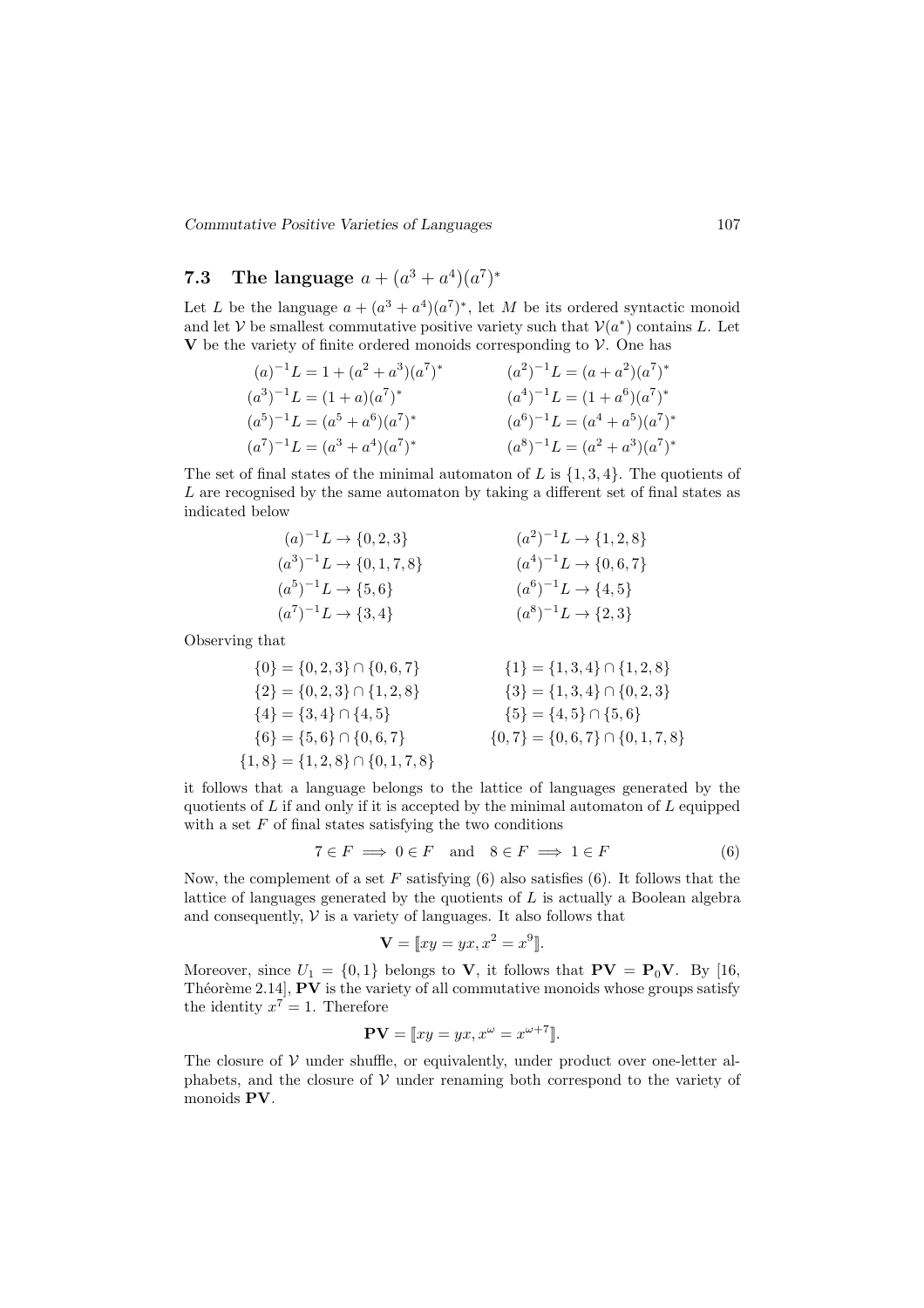## 8 Conclusion

We gave an algebraic characterization of the commutative positive varieties of languages closed under shuffle product, renaming or product over one-letter alphabets, but several questions might be worth a further study.

First, each commutative variety of ordered monoids can be described by the equality  $xy = yx$  and by a set of inequalities in one variable, like  $x^p \leq x^q$  or more generally  $x^{\alpha} \leq x^{\beta}$  with  $\alpha, \beta \in \hat{\mathbb{N}}$ . It would then be interesting to compare these varieties. We just mention a few results of this flavour, which may help in finding bases of inequalities for commutative positive varieties of languages.

**Proposition 8.1.** The variety  $[xy = yx, x \leq x^{n+1}]$  is contained in the variety  $\llbracket xy = yx, x \leqslant x^{m+1} \rrbracket$  if and only if n divides m.

*Proof.* Suppose that *n* divides *m*, that is,  $m = kn$  for some  $k \geq 0$ . If  $x \leq x^{n+1}$ , then  $x \leqslant xx^n$  and by induction,  $x \leqslant xx^{kn} = xx^m = x^{m+1}$ . Thus  $\llbracket xy = yx, x \leqslant x^{n+1} \rrbracket$  is contained in the variety  $[xy = yx, x \leq x^{m+1}].$ 

Suppose now that  $[xy = yx, x \leq x^{n+1}]$  is contained in the variety  $[xy = x, x \leq x^{n+1}]$  $yx, x \leqslant x^{m+1}$ . Then the ordered syntactic monoid of  $a(a^n)^*$  satisfies the inequality  $x \leq x^{n+1}$  and thus it also satisfies the inequality  $x \leq x^{m+1}$ . Since  $a \in a(a^n)^*$ , this means in particular that  $a^m \in a(a^n)^*$  and thus that n divides m.  $\Box$ 

In fact, a more general result holds. For each set of natural numbers S, let

$$
\mathbf{V}_S = [x y = y x, x \leqslant x^{n+1} \text{ for all } n \in S].
$$

Let  $\langle S \rangle$  denote the additive submonoid of N generated by S. It is a well-known fact that any additive subsemigroup of N is finitely generated and consequently, there exists a finite set of natural numbers  $F_S$  such that  $\langle S \rangle = \langle F_S \rangle$ .

**Proposition 8.2.** The variety  $\mathbf{V}_S$  satisfies the inequality  $x \leq x^{m+1}$  if and only if m belongs to  $\langle S \rangle$ .

*Proof.* Let T be the set of all natural numbers n such that  $V<sub>S</sub>$  satisfies the inequality  $x \leqslant x^{n+1}$ . First observe that T is an additive submonoid of N. Indeed, if  $V_S$ satisfies the inequalities  $x \leqslant xx^m$  and  $x \leqslant xx^n$ , then it satisfies  $x \leqslant xx^m \leqslant$  $(xx^n)x^m = x^{n+m+1}$ . Now T contains S by definition and thus also  $\langle S \rangle$ . It follows that if m belongs to  $\langle S \rangle$ , then  $\mathbf{V}_S$  satisfies the inequality  $x \leq x^{m+1}$ .

Suppose now that  $\mathbf{V}_S$  satisfies the inequality  $x \leqslant x^{m+1}$  and let

$$
L_S = \{a^{n+1} \mid n \in \langle S \rangle\}.
$$

Since  $\langle S \rangle = \langle F_S \rangle$ , one has

$$
L_S = a\{a^s \mid s \in F_S\}^*
$$

and thus  $L<sub>S</sub>$  is a regular language.

We claim that the ordered syntactic monoid  $M$  of  $L<sub>S</sub>$  satisfies an inequality of the form  $x \leq x^{n+1}$  if and only if  $n \in \langle S \rangle$ . Suppose first that M satisfies  $x \leq x^{n+1}$ . Then the property  $a \in L_S$  implies  $a^{n+1} \in L_S$  and hence  $n \in \langle S \rangle$ .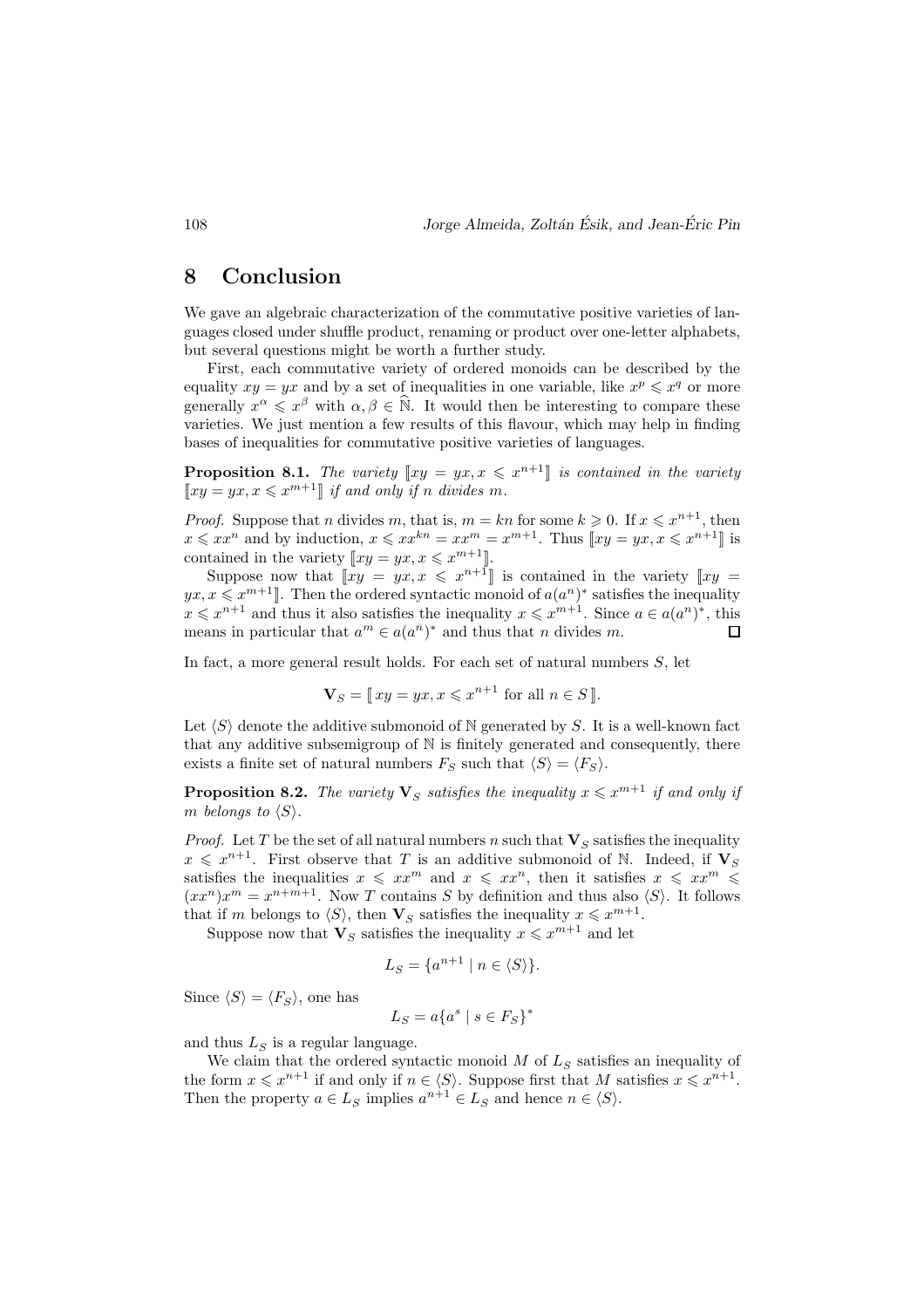Conversely, let  $n \in \langle S \rangle$ . We need to prove that M satisfies the inequality  $x \leqslant x^{n+1}$ , or equivalently, that  $a^k \leqslant_{L_S} (a^k)^{n+1}$  for all  $k \geqslant 0$ . But for each  $r \geqslant 0$ , the condition  $a^r a^k \in L_S$  implies  $r+k-1 \in \langle S \rangle$ . Since  $r+k(n+1)-1 = r+k-1+kn$ , one gets  $r+k(n+1)-1 \in \langle S \rangle$  and hence  $a^r(a^k)^{n+1} \in L_S$  as required. This concludes the proof of the claim.

In particular, since M satisfies all the inequalities  $x \leqslant x^{n+1}$  for  $n \in S$ , M belongs to  $\mathbf{V}_S$  and thus also satisfies the inequality  $x \leqslant x^{m+1}$ , which finally implies that m belongs to  $\langle S \rangle$ .  $\Box$ 

**Corollary 8.1.** Let S and T be two sets of natural numbers. Then  $V_S = V_T$  if and only if  $\langle S \rangle = \langle T \rangle$ .

It would also be interesting to have a systematic approach to treat examples similar to those given in Section 7. That is, find an algorithm which takes as input a monogenic ordered monoid  $M$  and outputs a set of inequalities defining respectively  $\mathbf{V}, \mathbf{P}^{\downarrow}\mathbf{V}$  and  $\mathbf{P}_{0}^{\downarrow}\mathbf{V}$ , where  $\mathbf{V}$  is the variety of ordered monoids generated by M.

## Acknowledgements

We would like to thank the anonymous referees for their helpful comments.

## References

- [1] Almeida, Jorge. Finite semigroups and universal algebra. Series in Algebra, volume 3. World Scientific, Singapore, 1995.
- [2] Almeida, Jorge. Finite semigroups: an introduction to a unified theory of pseudovarieties. In Semigroups, algorithms, automata and languages (Coimbra, 2001), pages 3–64. World Sci. Publ., River Edge, NJ, 2002.
- [3] Almeida, Jorge. Profinite semigroups and applications. In Kudryavtsev, V. B. and Rosenberg, I. G., editors, Structural theory of automata, semigroups and universal algebra, pages 1–45, New York, 2005. Springer.
- [4] Almeida, Jorge, Cano, Antonio, Klíma, Ondrej, and Pin, Jean-Éric. Fixed points of the lower set operator. Internat. J. Algebra Comput., 25(1-2):259– 292, 2015.
- [5] Banaschewski, Bernhard. The Birkhoff theorem for varieties of finite algebras. Algebra Universalis, 17(3):360–368, 1983.
- [6] Berstel, Jean, Boasson, Luc, Carton, Olivier, Pin, Jean-Éric, and Restivo, Antonio. The expressive power of the shuffle product. Information and Computation, 208:1258–1272, 2010.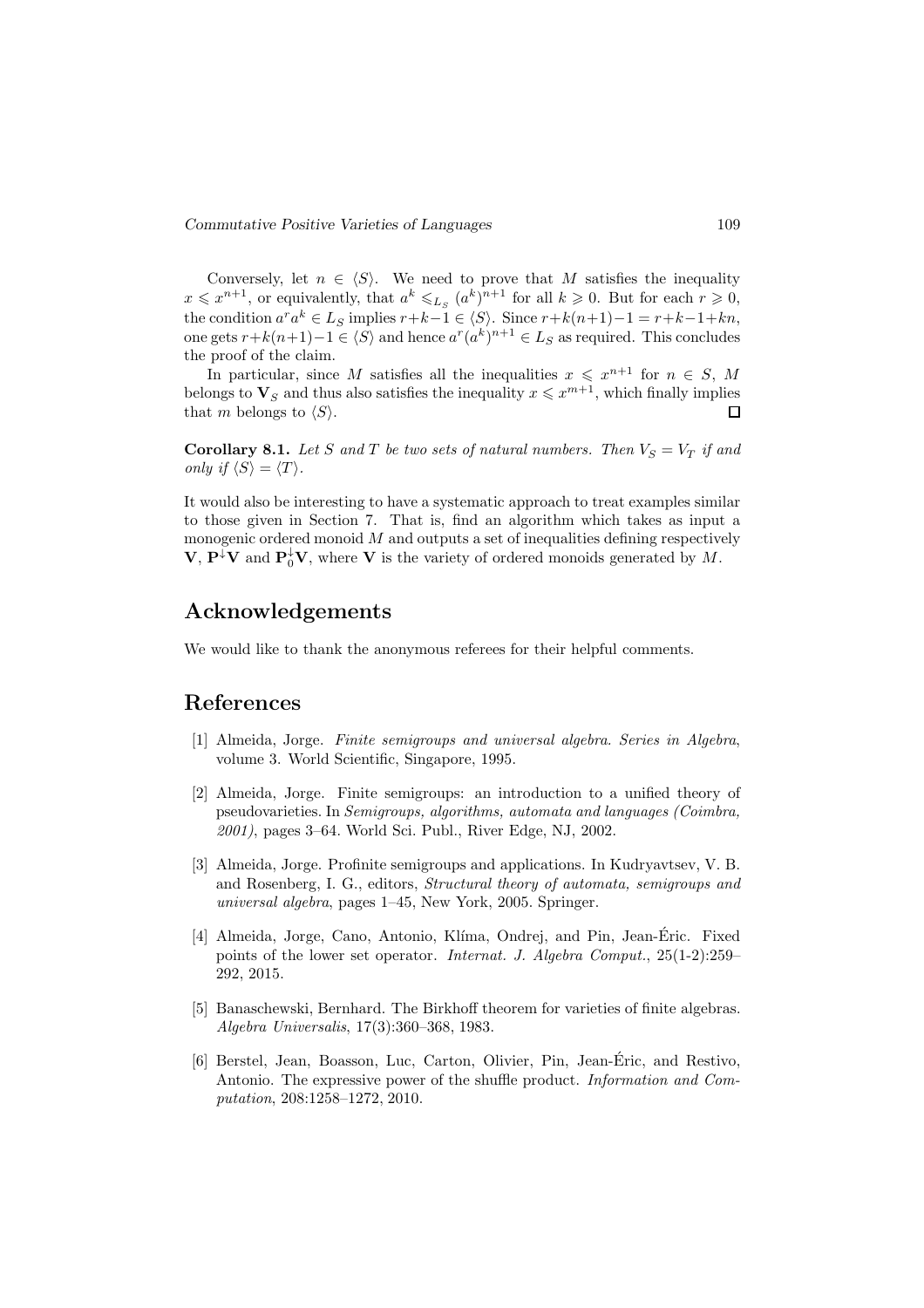- [7] Branco, Mário J.J. and Pin, Jean-Éric. Equations for the polynomial closure. In Albers, S., Marchetti-Spaccamela, A., Matias, Y., Nikoletseas, S., and Thomas, W., editors, ICALP 2009, Part II, volume 5556 of Lect. Notes Comp. Sci., pages 115–126, Berlin, 2009. Springer.
- [8] Cano, Antonio and Pin, Jean-Eric. Upper set monoids and length preserving ´ morphisms. J. of Pure and Applied Algebra, 216:1178–1183, 2012.
- [9] Cano Gómez, Antonio. Semigroupes ordonnés et opérations sur les langages rationnels. PhD thesis, Université Paris 7 and Departamento de Sistemas Informáticos y Computación, Universidad Politécnica de Valencia, 2003.
- [10] Cano G´omez, Antonio and Pin, Jean-Eric. Shuffle on positive varieties of ´ languages. Theoret. Comput. Sci., 312:433–461, 2004.
- [11] Cégielski, Patrick, Grigorieff, Serge, and Guessarian, Irène. On lattices of regular sets of natural integers closed under decrementation. Inform. Process. Lett., 114(4):197–202, 2014.
- [12] Eilenberg, S. Automata, Languages and Machines, volume B. Academic Press, New York, 1976.
- [13] Ésik, Zoltán and Ito, Masami. Temporal logic with cyclic counting and the degree of aperiodicity of finite automata. Acta Cybernetica, 16:1–28, 2003.
- [14] Esik, Zoltan and Simon, Imre. Modeling literal morphisms by shuffle.  $Semi$ group Forum, 56:225–227, 1998.
- [15] Kunc, Michal. Equational description of pseudovarieties of homomorphisms. Theoret. Informatics Appl., 37:243–254, 2003.
- [16] Perrot, Jean-François. Variétés de langages et operations. Theoret. Comput. Sci., 7:197–210, 1978.
- [17] Pin, Jean-Éric. A variety theorem without complementation.  $Russian$  Mathematics (Iz. VUZ), 39:80–90, 1995.
- [18] Pin, Jean-Éric. Equational descriptions of languages. *Int. J. Found. Comput.* S., 23:1227–1240, 2012.
- [19] Pin, Jean-Éric and Straubing, Howard. Some results on C-varieties. Theoret. Informatics Appl., 39:239–262, 2005.
- [20] Pin, Jean-Eric and Weil, Pascal. A Reiterman theorem for pseudovarieties of ´ finite first-order structures. Algebra Universalis, 35:577–595, 1996.
- [21] Polák, Libor. Operators on classes of regular languages. In Gomes, Gracinda, Pin, Jean-Éric, and Silva, P.V., editors, *Semigroups, Algorithms, Automata* and Languages, pages 407–422. World Scientific, 2002.